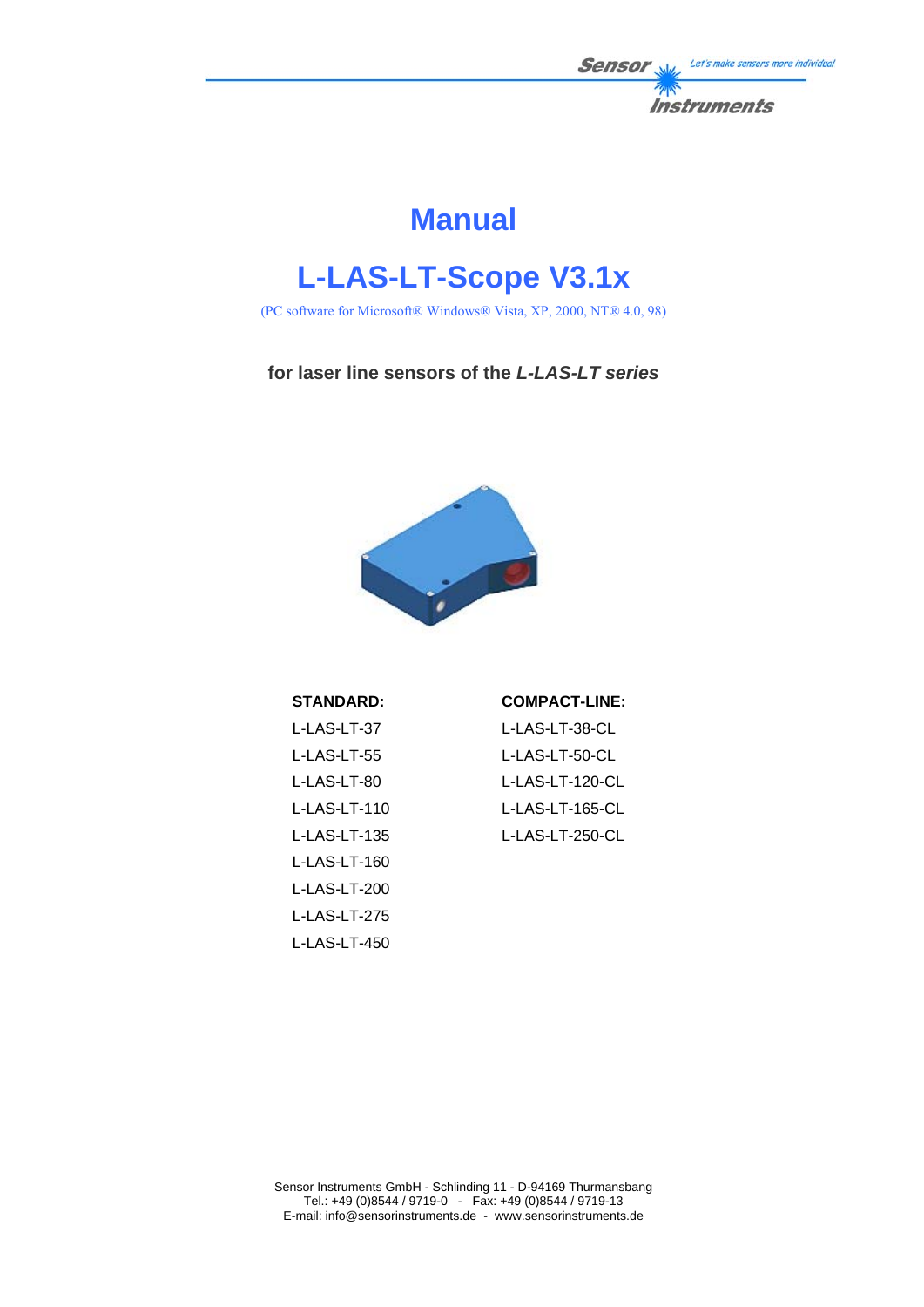#### $\mathbf 0$ **Contents**

| Chapter | Page |
|---------|------|
| 1.      |      |
| 1.1     |      |

 $2.$ 

| 3.  |  |
|-----|--|
| 3.1 |  |
| 3.2 |  |
| 3.3 |  |
| 3.4 |  |
| 3.5 |  |

#### 4.  $4.1$  $4.2$ 4.3  $4.4$

| 5.  |  |
|-----|--|
| 5.1 |  |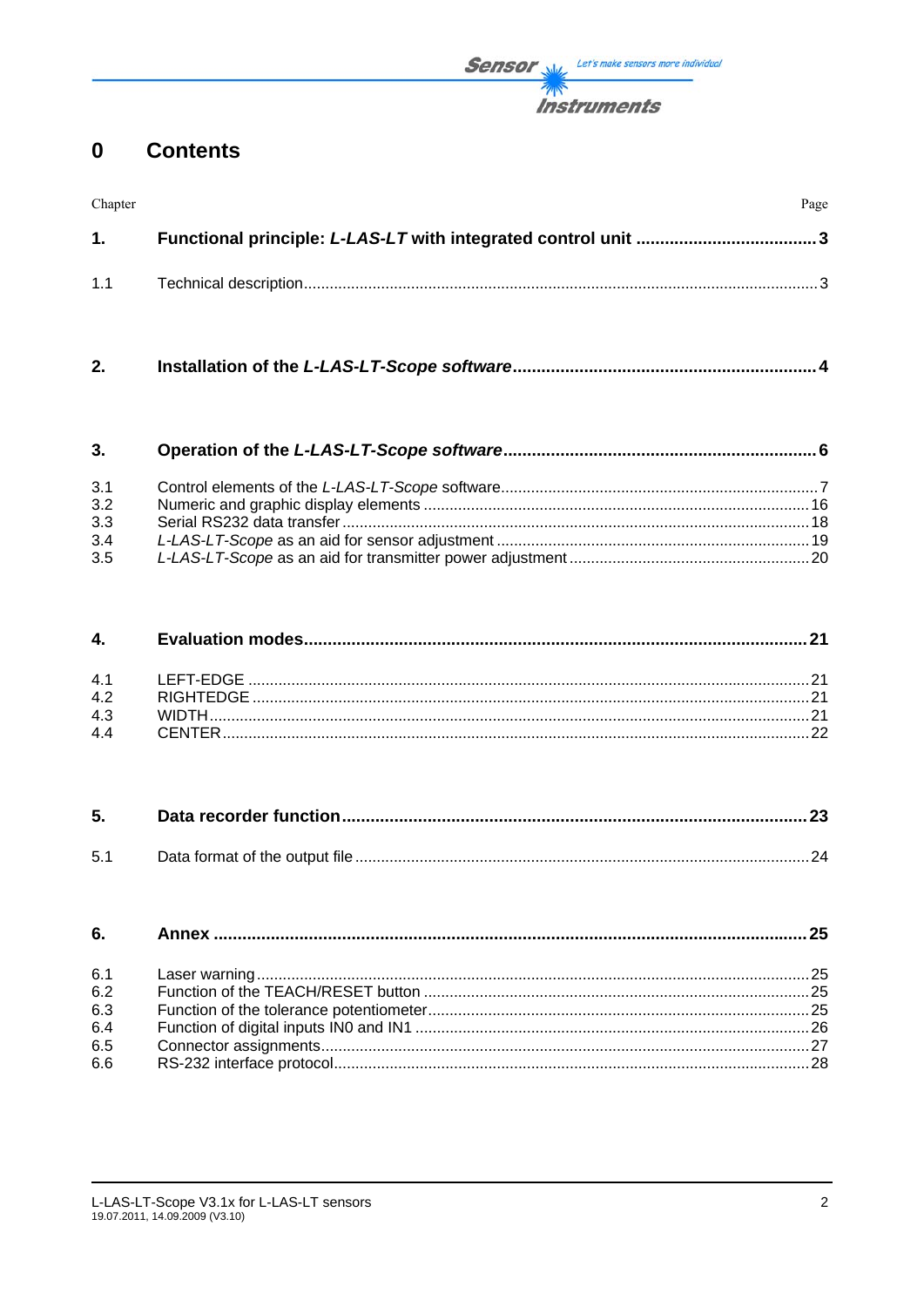

# **1 Functional principle:** *L-LAS-LT s***ensor with integrated control unit**

### 1.1 Technical description

In the laser line sensors of the *L-LAS-LT* series the laser beam of a laser diode  $(\lambda = 670$ nm, 1mW power, laser class 2) through suitable collimators and apertures is emitted from the optical transmitter unit as a parallel laser beam with homogeneous light distribution. After being reflected from the object surface, the laser light impinges on the CCD line receiver of the optical receiver unit. This CCD line comprises many closely adjacent individual receiver elements (pixels) that are arranged in a line. The light quantity of each of these receiver elements that is collected during the integration time can be separately read out as an analog voltage and, after performing analog-digital conversion, can be stored in a data field as a digital value.

Depending on the object distance the laser light that is scattered back from the measuring object (triangulation principle) will only illuminate certain receiver elements (pixels) on the line. Compared to the non-illuminated pixels these pixels will output a considerably higher analog voltage (intensity maxima). By way of suitable software algorithms the areas of the illuminated zones can be determined from the previously stored data field. Since the distance of the pixels on the CCD line is known, the position and distance of the measuring object can therefore be determined.

The micro-controller of the *L-LAS-LT* sensor can be parameterized through the serial RS232 interface by means of a Windows PC software. This allows the setting of various evaluation and operating modes. The housing of the control unit features a TEACH/RESET button and a potentiometer for tolerance setting. Switching states are visualized by means of 4 LEDs (1x green, 1x yellow, and 2x red) that are integrated in the housing of the *L-LAS-LT* sensor. The control unit that is integrated in the sensor has three digital outputs (OUT0, OUT1, OUT2), the output polarity of which can be set with the software. Two digital inputs (IN0, IN1) make it possible to realize an external TEACH/RESET functionality and an external TRIGGER functionality through a PLC. In addition the control unit features a high-speed analog output (0 ... 10V) with 12-bit digital/analog resolution.

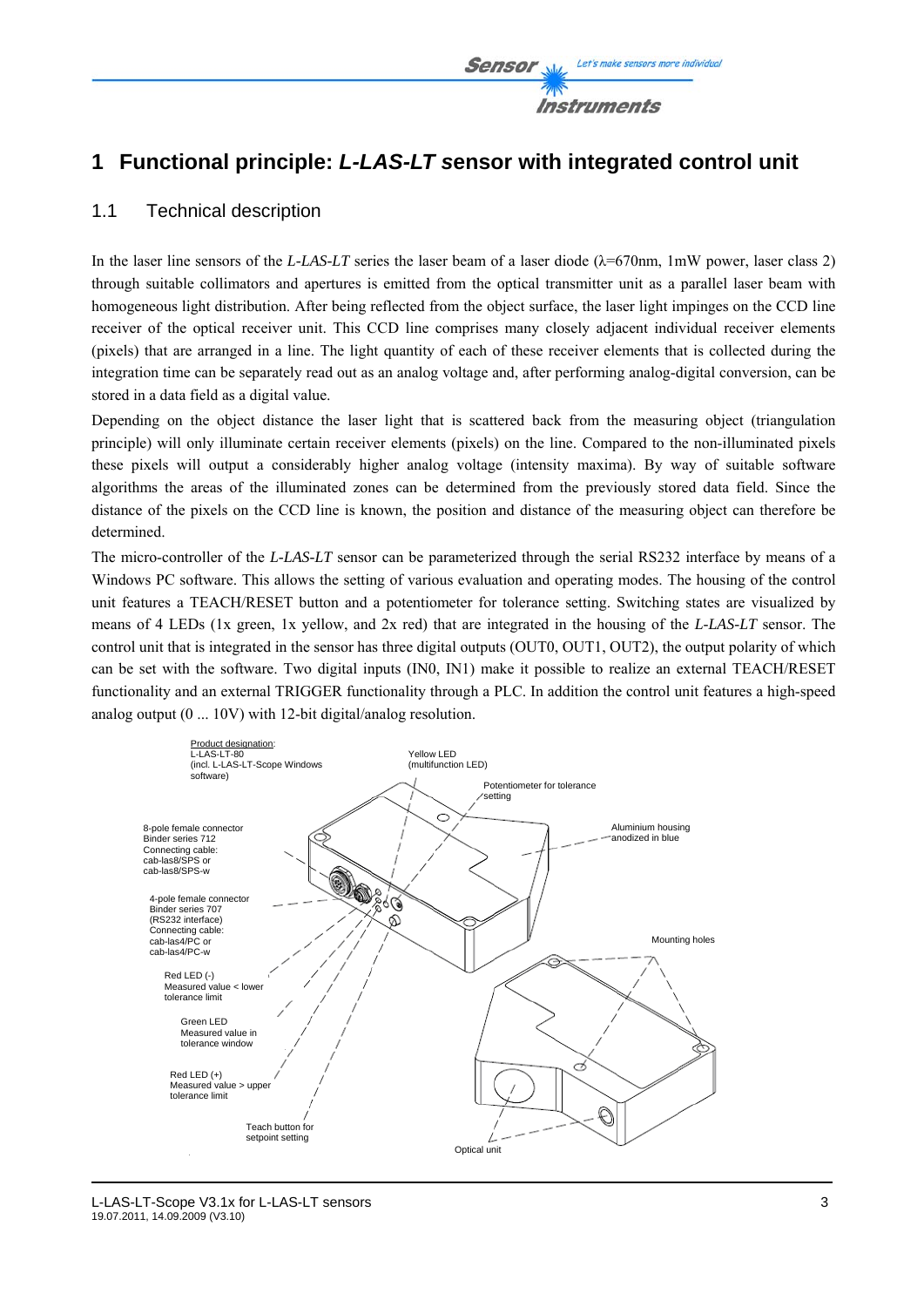

# **2 Installation of the** *L-LAS-LT-Scope* **software**

Hardware requirements for successful installation of the *L-LAS-LT-Scope* software:

- 200 MHz Pentium-compatible processor or better.
- CD-ROM or DVD-ROM drive
- Approx. 10 MByte of free hard disk space
- SVGA graphics card with at least 800x600 pixel resolution and 256 colors or higher.
- Windows 98, Windows NT4.0, Windows 2000, Windows XP, or Windows Vista operating system
- Free serial RS232 interface or USB port with USB-RS/232 adaptor at the PC

Please install the *L-LAS-LT-Scope* software as described below:

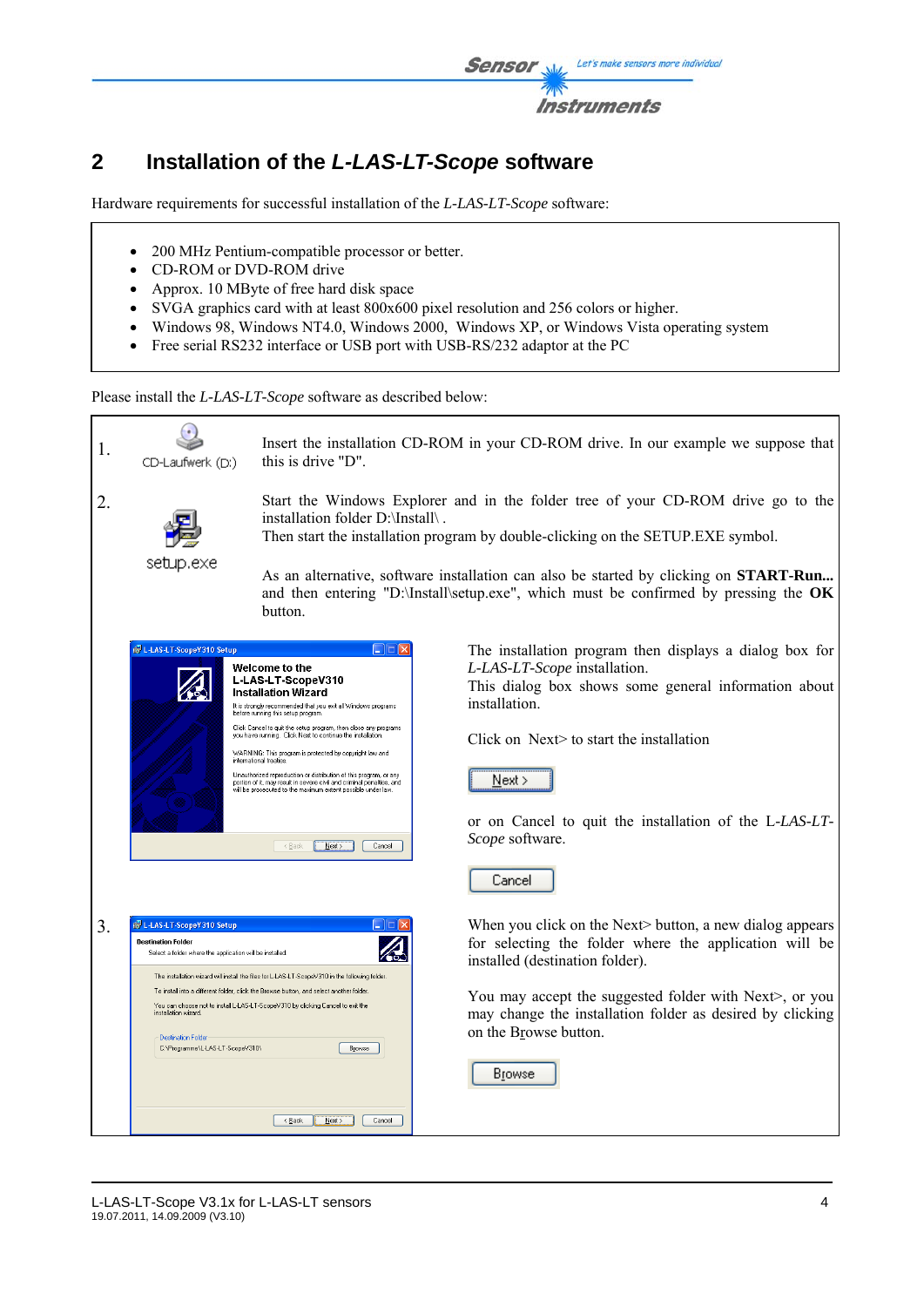

| $\overline{4}$ . | 设 L-LAS-LT-ScopeV310 Setup                                                                                                                                                    | Another L-LAS-LT-Scope Setup dialog will be displayed.                                                                                                                           |
|------------------|-------------------------------------------------------------------------------------------------------------------------------------------------------------------------------|----------------------------------------------------------------------------------------------------------------------------------------------------------------------------------|
|                  | Ready to Install the Application<br>Click Next to begin installation.<br>Click the Back button to reenter the installation information or click Cancel to exit<br>the wizard. | << Back<br>Click on the Back button if you want to change the<br>installation folder again.                                                                                      |
|                  |                                                                                                                                                                               | $Next \rightarrow$<br>Click on Next>> to start the installation,<br>or                                                                                                           |
|                  | < Back<br>Cancel<br>Next >                                                                                                                                                    | Cancel<br>click on Cancel to quit the installation process.                                                                                                                      |
| 5.               | L-LAS-LT-ScopeV310 Setup<br>L-LAS-LT-ScopeV310 has been<br>successfully installed.                                                                                            | When installation is completed, a dialog box informs you<br>about successful installation.                                                                                       |
|                  | Click the Finish button to exit this installation                                                                                                                             | A new L-LAS-LT-Scope program group has been created<br>under Start-All-Programs.                                                                                                 |
|                  |                                                                                                                                                                               | Einish<br>Click on the Finish button to finish the installation.                                                                                                                 |
|                  | < Back<br>Einish<br>Cancel                                                                                                                                                    |                                                                                                                                                                                  |
|                  | L-LAS-LT-ScopeV310<br>L-LAS-LT-ScopeV310<br>៵                                                                                                                                 | The L-LAS-LT-Scope software can now be started by<br>clicking on the respective icon in the newly created<br>program group under:<br>Start > All Programs > L-LAS-LT-Scope V3.1x |
|                  |                                                                                                                                                                               |                                                                                                                                                                                  |

# Deinstallation of the L-LAS-LT-Scope software:

|          | Please use the Windows® deinstallation tool to remove<br>the software.                            |
|----------|---------------------------------------------------------------------------------------------------|
| Software | The Windows deinstallation tool can be found under<br>Start / Settings / Control Panel / Software |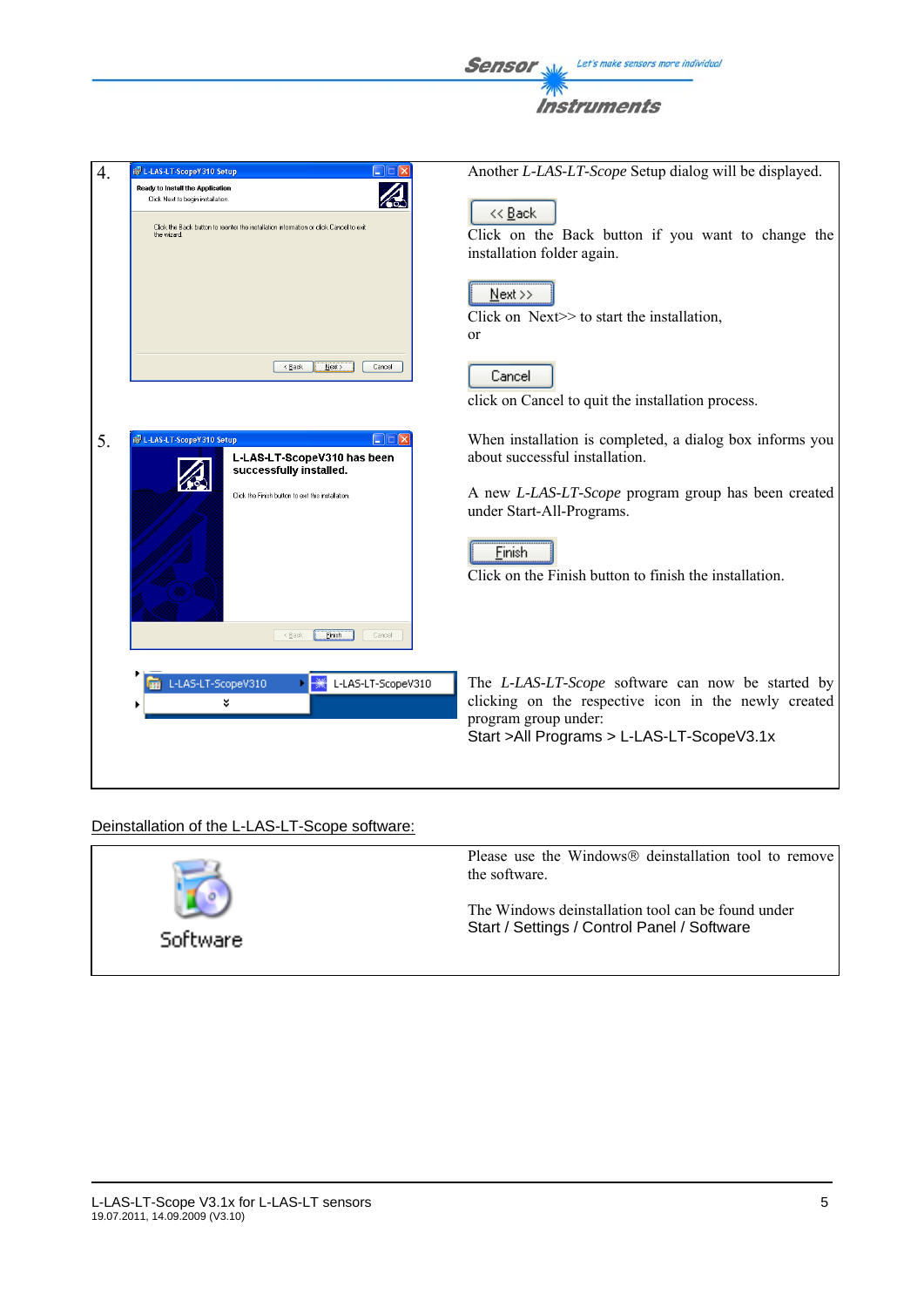

# **3 Operation of the** *L-LAS-LT-Scope* **software**

The *L-LAS-LT-Scope* software is used for parameterizing the electronic control unit of the *L-LAS-LT* line sensors through the serial interface. The measured values provided by the sensor can be visualized with the PC software, which means that the software among others can be used for adjustment purposes and for setting suitable tolerance limits for the inspection of the measuring object.

Data exchange between the PC user interface and the sensor system is effected through a standard RS232 interface. For this purpose the sensor is connected to the PC with the serial interface cable cab-las-4/PC. When parameterization is finished, the setting values can be permanently saved in an EEPROM memory of the *L-LAS-LT control unit*. The sensor system then continues to operate in "STAND-ALONE" mode without PC.

When the *L-LAS-LT-Scope* software is started, the following Windows<sup>®</sup> user interface will be displayed:

| <b>*L-LAS-LT-Scope Series CONTROL-PANEL</b>                                                                                                                                                                                                                        |                                    |                                                                                                                               | $\Box$ o $\times$     |
|--------------------------------------------------------------------------------------------------------------------------------------------------------------------------------------------------------------------------------------------------------------------|------------------------------------|-------------------------------------------------------------------------------------------------------------------------------|-----------------------|
| L-LAS-LT-Scope Version 3.10                                                                                                                                                                                                                                        |                                    |                                                                                                                               |                       |
| PARA1 PARA2<br>$Rec$ $  CAUB$ $ $<br>PARA I: GENERAL-PARAMETER<br><b>CENTER</b><br>EVAL-MODE<br>$\frac{1}{2}$ 100<br>TOLERANCE - HIGH<br>$\frac{1}{2}$ 100<br>TOLERANCE-LOW<br><b>DISABLE ALL</b><br><b>HWAIDE</b><br>```<br><b>POLARITY</b><br><b>DIRECT</b><br>▼ | <b>BUN</b><br>SIOP<br><b>VIDEO</b> | $1024 -$<br>$896 -$<br>[pixel]<br>768-<br>Measurement-Value<br>640<br>$512 -$<br>$384 -$<br>$256 -$<br>$128 -$                |                       |
| AVERAGE)<br>$\overline{2}$<br>▼                                                                                                                                                                                                                                    |                                    | $0 -$<br>$\overline{\mathsf{Q}}$<br>$\theta$<br>Pixel:                                                                        | 100                   |
| DIRECT 010V<br>ANALOG-OUT<br>▼<br>DIRECT 1:1<br>ZOOM-MODE<br>▼                                                                                                                                                                                                     |                                    | ∯⊺<br>E-BEG<br><b>TOLERANCE</b><br>MEASUREMENT-VALUE<br>E-LEFT<br>$0.1$ [+]                                                   | E-END 2048<br>E-RIGHT |
| $F$ RAM<br>SEND<br>EEPROM<br>GET<br>$-$ FILE                                                                                                                                                                                                                       |                                    | 0.00<br>$\overline{0}$<br>$\overline{0}$<br>[mm]<br>$0.1$ [-]<br>1   L-LAS-LT-50-CL-V3.10 28/Aug/09<br><b>CONNECT</b><br>COM: | $\overline{0}$        |

The *L-LAS-LT-Scope* CONTROL PANEL provides a great variety of functions:

- Visualization of measurement data in numeric and graphic output fields.
- Setting of the laser power for the respective laser transmitter.
- Setting of the polarity of the digital switching outputs OUT0, OUT1, and OUT2.
- Selection of a suitable evaluation mode.
- Presetting of setpoint value and tolerance band.
- Saving of parameters to the RAM, EEPROM memory of the control unit, or to a configuration file on the hard disk of the PC.

#### **The following chapters provide explanations of the individual control elements of the** *L-LAS-LT-Scope* **software.**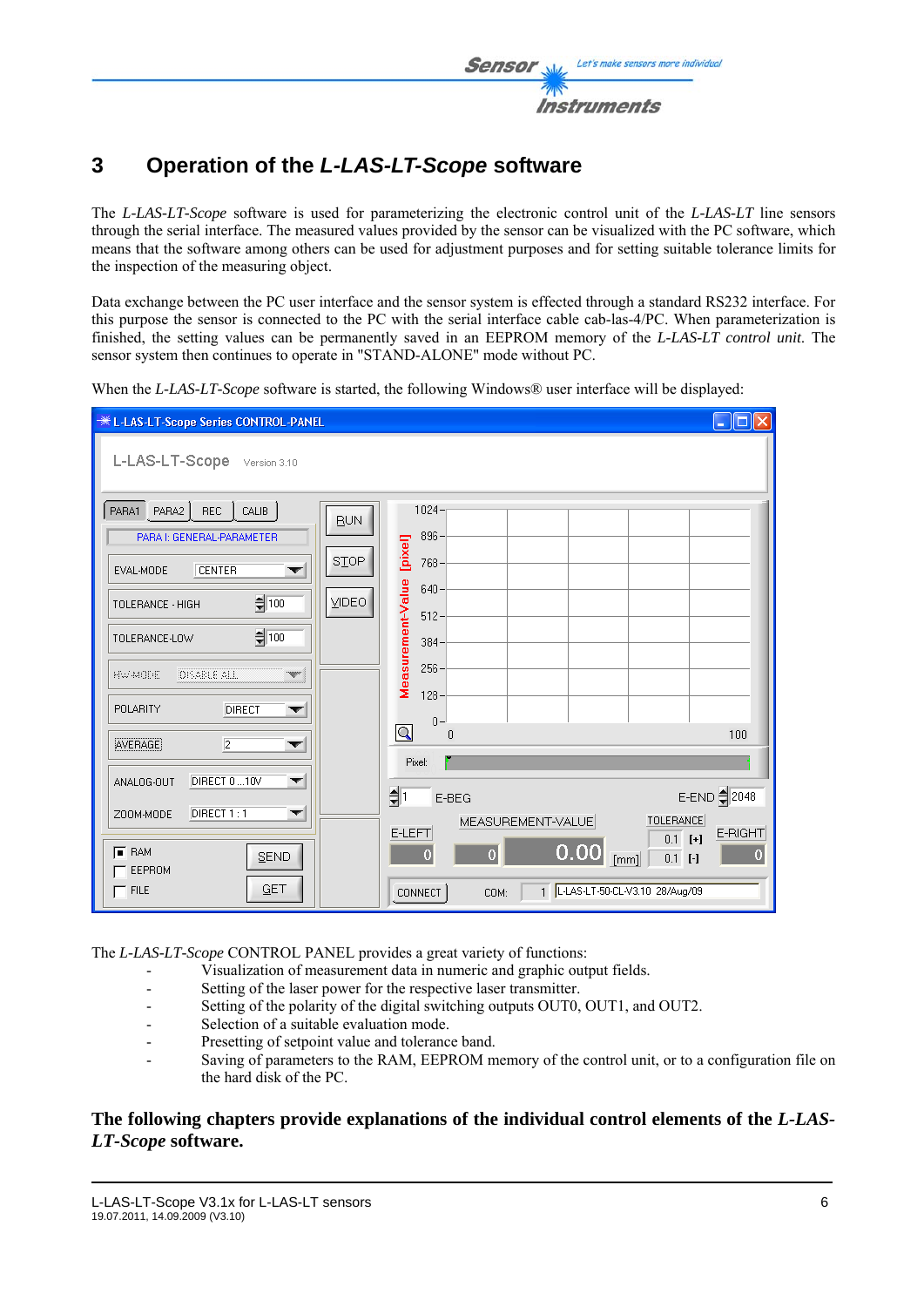

3.1 Control elements of the *L-LAS-LT-Scope* software:

| PARA1 PARA2 REC CALIB                 |
|---------------------------------------|
| PARA I: GENERAL-PARAMETER             |
| EVAL-MODE<br>CENTER                   |
| $\frac{4}{3}$ 100<br>TOLERANCE - HIGH |
| $\frac{4}{3}$ 100<br>TOLE BANCE-LOW   |
| DISABLE ALL<br>HW WODE -              |
| POLABITY<br>DIRECT                    |
| 2<br><b>AVERAGE</b>                   |
| DIRECT 0 10V<br>ANALOG-OUT            |
| DIRECT 1:1<br>ZOOM-MODE               |

| EVAL-MODE | CENTER          |  |
|-----------|-----------------|--|
|           | L-EDGE          |  |
|           | R-EDGE.         |  |
|           | WIDTH           |  |
|           | $\times$ CENTER |  |

Diffuse reflection, normally there is only one intensity maximum at the CCD line.

 In the standard version  $EVAL-MODE = CENTER$ is mostly used.

| I PARA1 L | PARA2   REC |  | I CALIB |
|-----------|-------------|--|---------|
|-----------|-------------|--|---------|

A click on the PARA1 button opens the PARAMETER I window on the user interface. This window is used for setting various parameters at the control unit.



**Changes that are made in the function fields described below only become active at the control unit of the** *L-LAS-LT sensor* **after a click on the SEND button!**

### **EVAL-MODE:**

List selection field for setting the evaluation mode at the *L-LAS-LT sensor*.

#### L-EDGE (LEFT EDGE)

The first intensity maximum on the CCD line is used as measurement value for evaluation. The intersection points between the video threshold (green horizontal line) and the intensity maximum (red curve) are calculated. The measurement value can be calculated from the detected pixel values. In the standard version the first bright/dark transition = left edge is evaluated.

#### R-EDGE (RIGHT EDGE):

The right edge of the only occurring intensity maximum is used for evaluation.

#### WIDTH:

The width of the only intensity maximum is calculated with the help of the video threshold.

#### CENTER:

The center of the only intensity maximum is calculated with the help of the video threshold.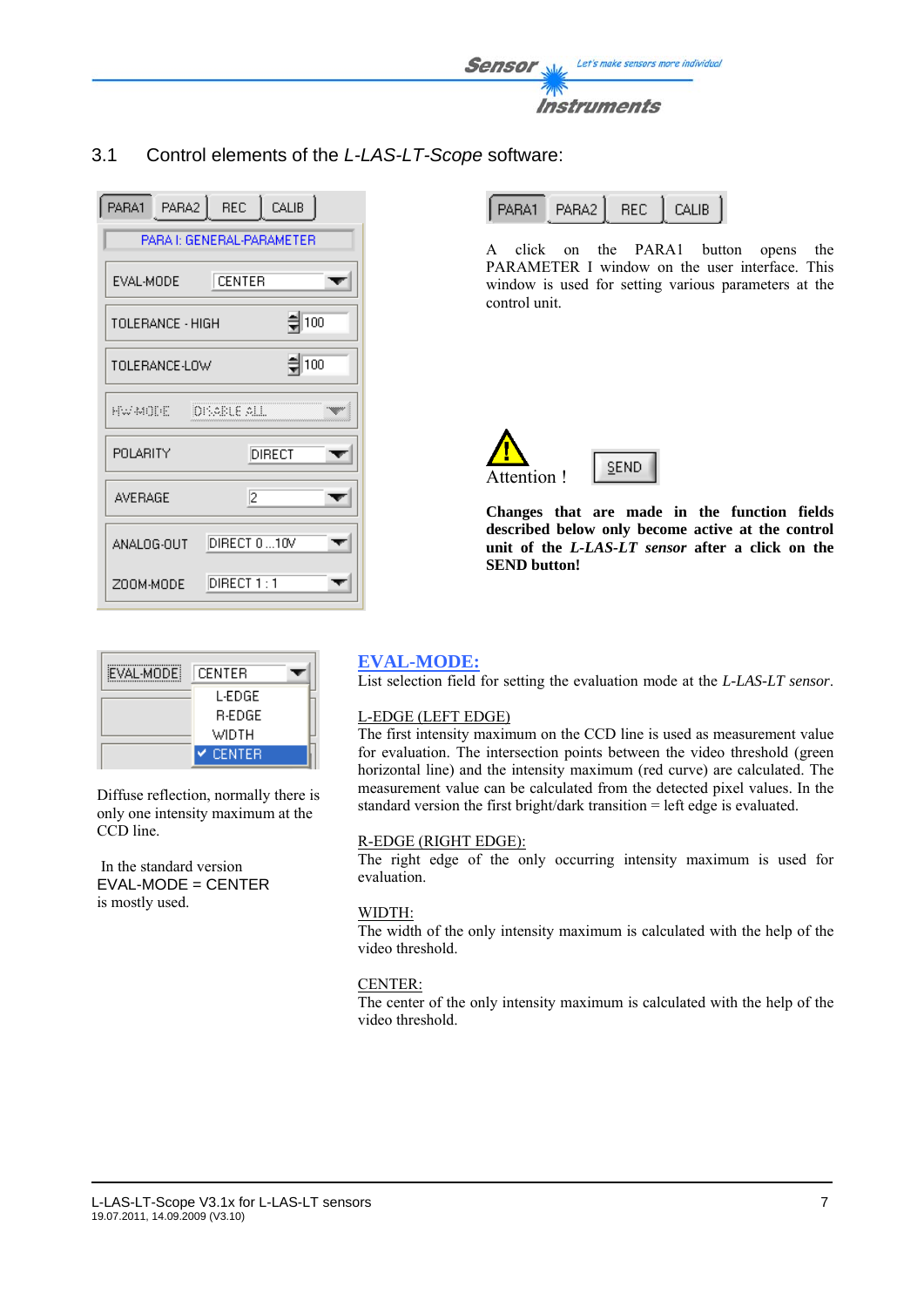| TOLERANCE-HIGH | ● 200 |
|----------------|-------|
| TOLERANCE-LOW  | ●100  |

|      | TOLERANCEI |  |  |
|------|------------|--|--|
|      | $5.00$ [+] |  |  |
| [mm] | $2.50$ [-] |  |  |

SLOPE-VALUE [µm/pixel] 25.000

|  | <b>TOLERANCE-HIGH, TOLERANCE-LOW:</b> |  |  |  |
|--|---------------------------------------|--|--|--|
|--|---------------------------------------|--|--|--|

In this input field a tolerance default value in pixels can be set for the tolerance limits by entering a numerical value or by clicking on the arrow elements. The tolerance limits are applied around the setpoint value (TEACH-VALUE).

The tolerances currently set at the sensor are shown in [mm] in numerical display fields. If the TOLERANCE potentiometer at the sensor housing is activated, the tolerance value that is set at the potentiometer is displayed here.

Example for the tolerances in combination with the SLOPE-VALUE

*TOL*[+] [*mm*]= *SLOPE*\**TOLERANCE* \_ *HIGH Here: TOL [mm] = 25.000\*200 Pixel =5.00 mm* 

*TOL*[−] [*mm*]= *SLOPE*\**TOLERANCE* \_ *LOW Here: TOL [mm] = 25.00\*100 Pixel =2.50 mm*

| TRIGGER-MODE CONTINUOS |                      |
|------------------------|----------------------|
|                        | l <b>v</b> CONTINUOS |
|                        | EXT INO L/H          |
|                        | EXT INO HIGH         |

### **TRIGGER-MODE:**

CONTINUOUS:

Continuous evaluation of the current measurement values.

#### EXT. IN0 L/H:

External edge-controlled (LOW/HIGH) triggering of measurement value evaluation through digital input IN0/pin3/green at the 8-pol. PLC female connector.

#### EXT. IN0 HIGH:

External triggering of measurement value evaluation by a high-level (+Ub) at digital input IN0/pin3/green.

| <b>POLARITY</b> | INVERSE         |
|-----------------|-----------------|
|                 | <b>VINVERSE</b> |
|                 | DIRECT          |
|                 |                 |

#### **POLARITY:**

In this function field the output polarity at the *L-LAS-LT sensor* can be set with a mouse-click on the input field or by clicking on the arrow button. The L-LAS-LT sensor has 3 digital outputs (OUT0, OUT1, OUT2) through which error states can be sent to the PLC.

DIRECT:

In case of an error the respective digital output is set to  $+Ub$   $(+15DC$  ... +30VDC), (red LED on).

INVERSE:

In case of an error the respective digital output is set to the reference potential (GND,0V), (red LED on).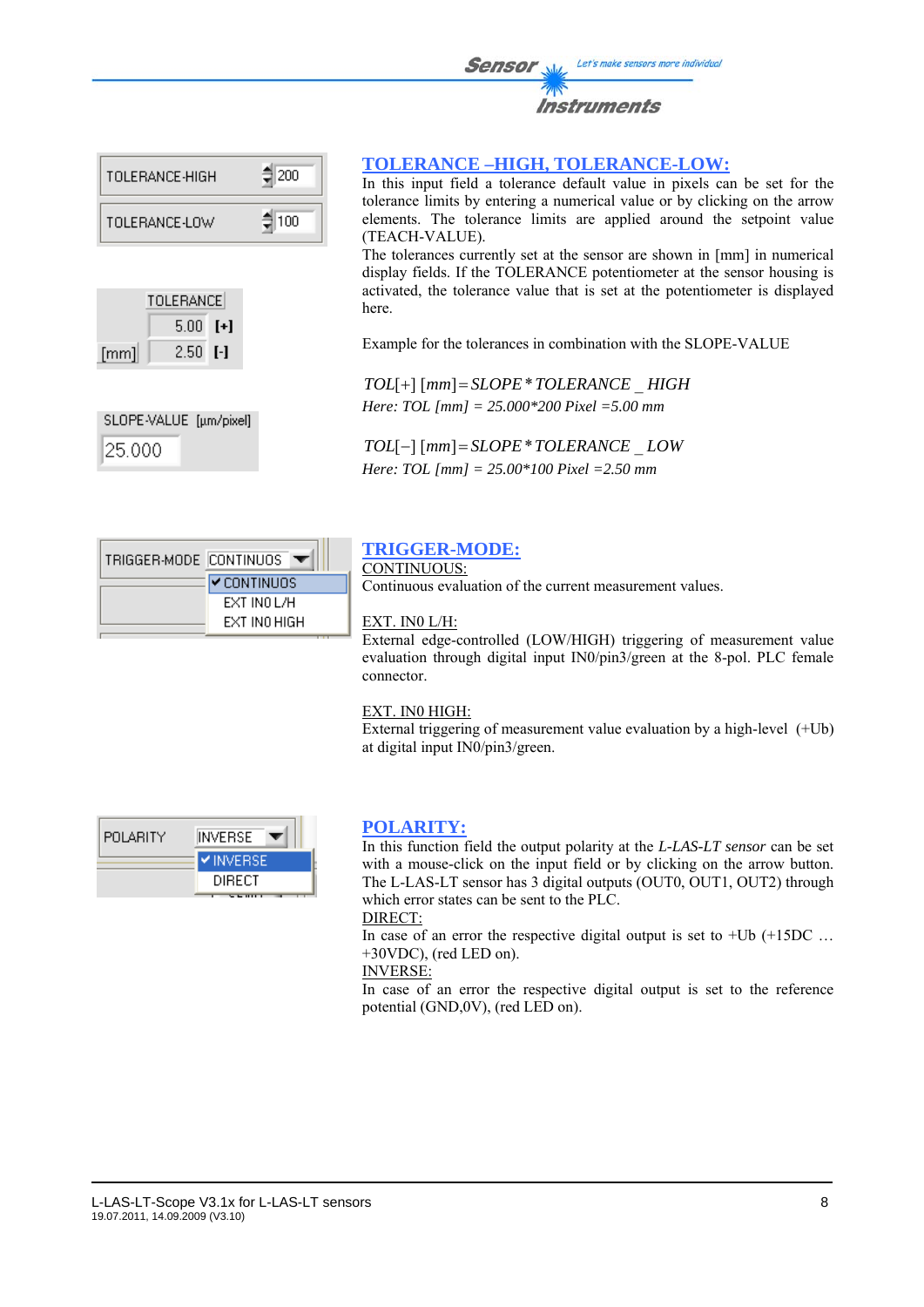







#### **HARDWARE (Hardware mode) [1]:**

The TOLERANCE potentiometer and/or the TEACH/RESET button at the housing of the *L-LAS-LT sensor* can be activated (ENABLE) or deactivated (DISABLE) by clicking on the respective item in the list selection field.

The TOLERANCE potentiometer allows the presetting of a tolerance window around the setpoint value. If the function field is set to ENABLE ALL or ENABLE T-SET, it is not possible to enter numerical values in the TOLERANCE-VALUE input field on the PC software user interface. The corresponding function fields are dimmed.

#### DISABLE ALL

Both the TEACH/RESET button and the TOLERANCE potentiometer at the sensor housing are deactivated.

#### ENABLE ALL:

The TOLERANCE potentiometer at the housing is activated. (clockwise turning increases the tolerance bandwidth) The TEACH/RESET button at the housing is activated. Button pressed for a short time  $(t < 0.5s)$ : RESET. Button pressed for a longer time  $(t > 1.5s)$ : TEACH.

#### ENABLE BTN:

Only the TEACH/RESET button at the housing is activated.

#### ENABLE T-SET:

Only the TOLERANCE potentiometer at the housing is activated.

| AVERAGE |     |
|---------|-----|
|         |     |
|         | 2   |
|         | 4   |
|         | 8   |
|         | 16  |
|         | 32  |
|         | 64  |
|         | 128 |
|         | 256 |

#### **AVERAGE:**

In this function field the averaging at the *L-LAS-LT sensor* can be selected with a mouse-click on the respective list item. With every cycle of the main program the current measurement value is stored in a ring memory field, and then the average of these values in the ring memory field is calculated.

The average of the ring memory field is used as the MEASUREMENT VALUE. With the AVERAGE value the size of the ring memory can be set from 1 to 256.

[1] not available for "Compact Line" sensor type  $($ "-CL")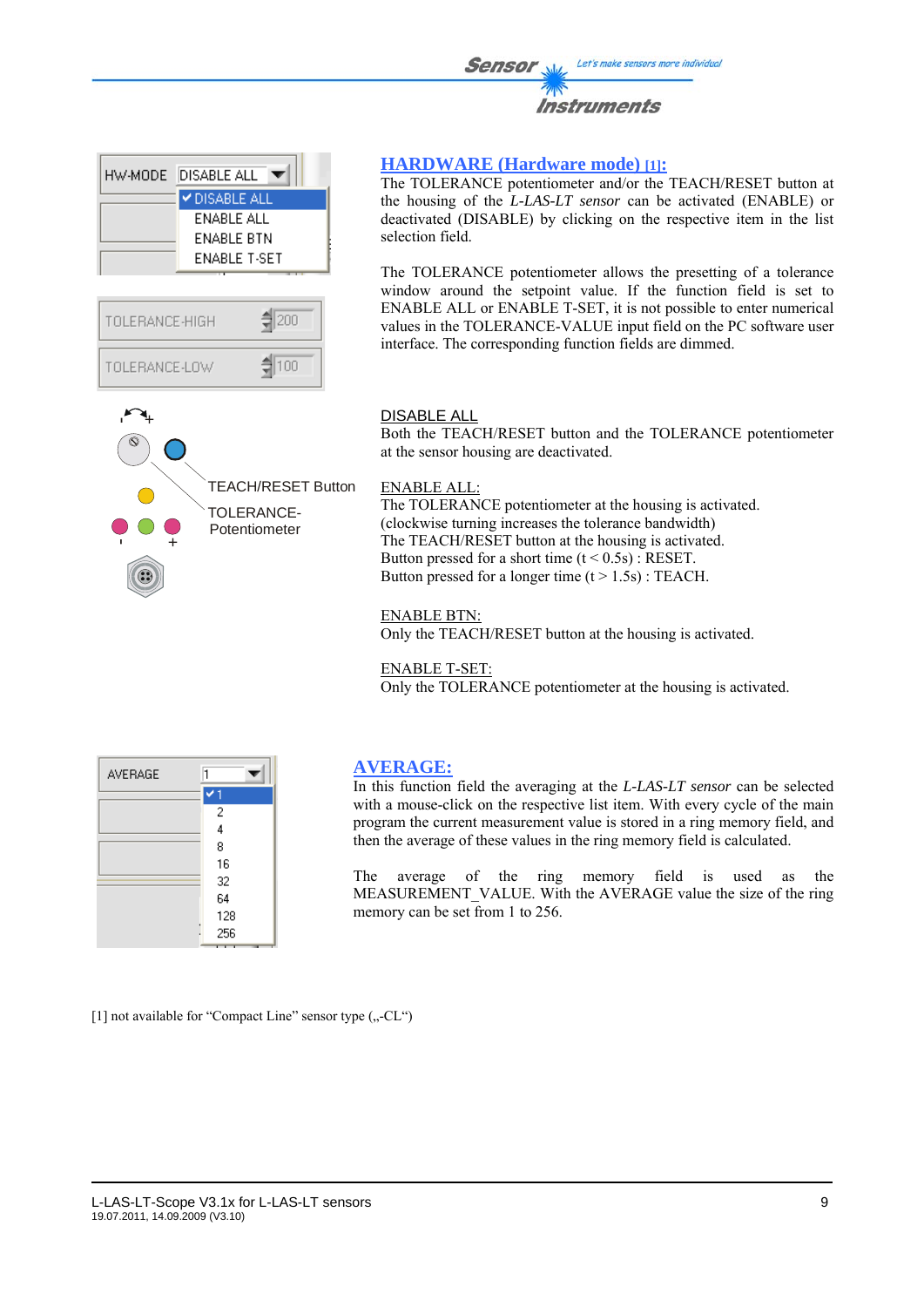ANALOG-OUT DIRECT 0 ... 10V DIRECT 0 ... 10V ZOOM-MODE MAXIMA **MINIMA** MAX - MIN

#### **ANALOG-OUT (Analog-Output-Mode):**

Function element for selecting the output mode of the analog voltage at the *L-LAS- sensor* (pin8/red 8-pol. PLC/POWER female connector). The analog voltage is output in the range from 0 to 10V with a resolution of 12 bit.

#### DIRECT 0..10V :

A voltage (0 .. 10V) that is proportional to the current measurement value is provided at the analog output pin8/red/.

#### MAXIMA:

The current maximum value is provided at the analog output pin8/red/ (drag pointer principle, resetting by input IN1/pin4/yellow pulse of <750ms length, or by pressing the TEACH/RESET button).

#### MINIMA:

The current minimum value is provided at the analog output pin8/red/ (drag pointer principle, resetting by input IN1/pin4/yellow pulse of <750ms length, or by pressing the TEACH/RESET button).

#### MAX-MIN:

The current difference between maximum and minimum value is provided at the analog output pin8/red/ (drag pointer principle, resetting by input IN1/pin4/yellow pulse of <750ms length, or by pressing the TEACH/RESET button).

#### **ZOOM-MODE (Analog-Output):**

Function element for setting various zoom modes at the analog output of the *L-LAS-LT sensor.*

#### DIRECT 1:1:

At the analog output pin8/red/ the total measuring range of the sensor is provided as a 0 to 10V voltage swing.

#### ZOOM X1, ZOOM X2 ... ZOOM X16:

At the analog output pin8/red/ the difference between the current measurement value (pixels) and the teach position (teach value in pixels) is provided. At the teach position a value of 5 V is provided at the analog output. If the current measurement value is lower than the teach position, a voltage < 5V is provided, if the current measurement value is higher than the teach value, a voltage  $> 5V$  is provided. The deviation from the 5V teach position can be amplified by a zoom factor of X2 to X16.

#### TOL-WIN <5V-range>:

At the analog output pin8/red/ a voltage swing of 5V is provided over the current tolerance window. At the lower tolerance limit the voltage value is 2.5V, at the upper tolerance limit 7.5V. A value of 5V is output at the teach position.

#### TOL-WIN <10V-range>:

At the analog output pin8/red/ a voltage swing of 10V is provided over the current tolerance window. A value of 5V is output at the teach position, at the lower tolerance limit the voltage value of the analog output is 0V, at the upper tolerance limit 10V.

| ANALOG-OUT | DIRECT 010V         |
|------------|---------------------|
| ZOOM-MODE  | DIRECT 1 : 1        |
|            | ✔DIRECT 1 : 1       |
|            | Z00M X1 <5V-setpt>  |
|            | Z00MX2 <5V-setpt>   |
|            | Z00M X4 <5V-setpt>  |
|            | Z00MX8 <5V-setpt>   |
|            | Z00M X16 <5V-setpt> |
|            | TOL-WIN <5V-range>  |
|            | TOL-WIN <10V-range> |
|            |                     |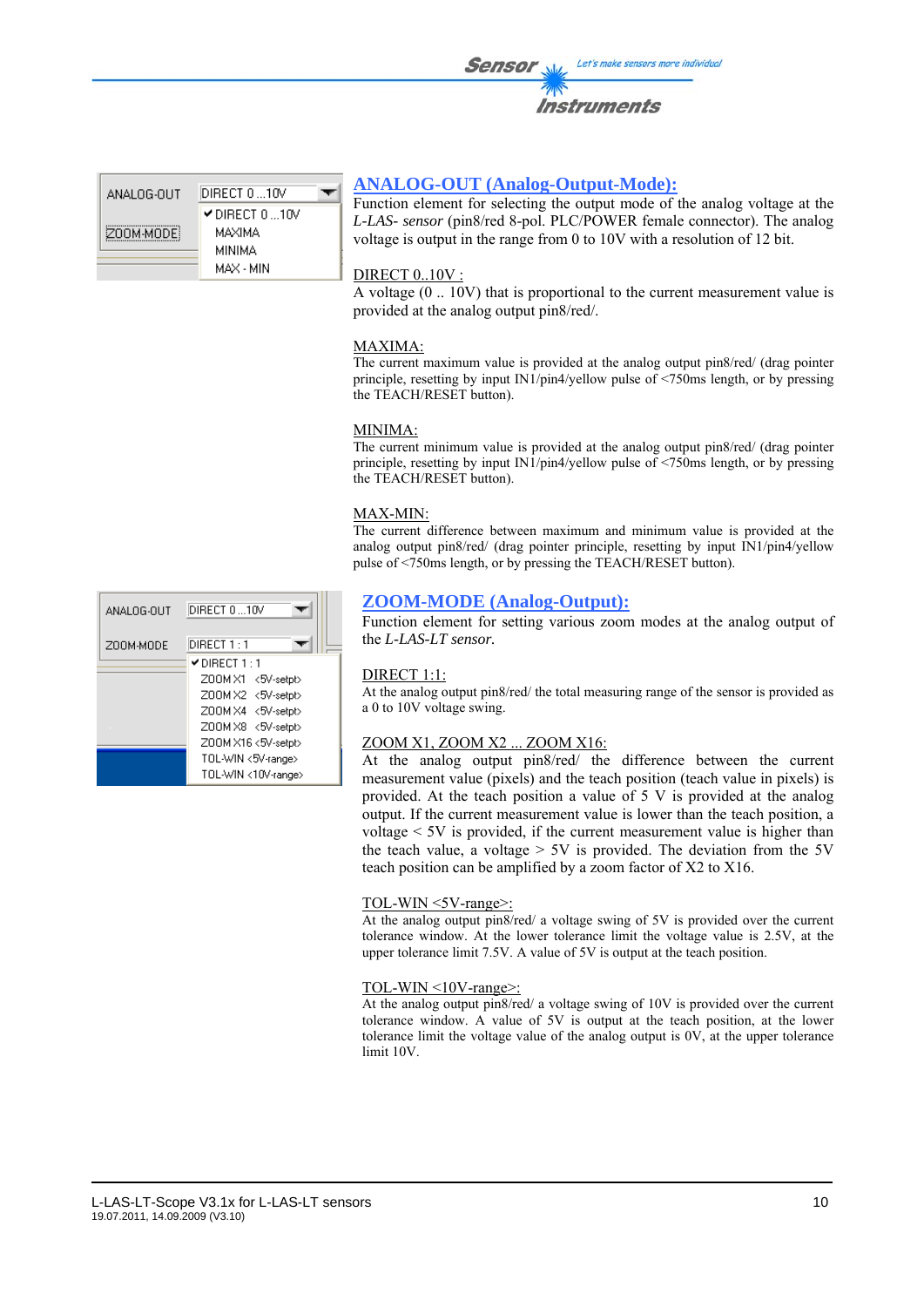

| PARA1 PARA2 REC CALIB       |                   |  |
|-----------------------------|-------------------|--|
| PARA II: GENERAL-PARAMETER  |                   |  |
| <b>POWER</b>                | V-THD[%]          |  |
| $1000 -$                    | $100 -$           |  |
| $500 -$                     | $50 -$            |  |
| n                           |                   |  |
| 해이                          | 35                |  |
| <b>STATIC</b><br>POWER-MODE |                   |  |
| TEACH-VALUE (Pixel)         |                   |  |
| 1024                        | Teach             |  |
| TRIGG.-MODE                 | <b>CONTINUOUS</b> |  |
| TRIGGER-THRESHOLD           | 258               |  |

PARA2 PARA1 **REC** CALIB

A click on the PARA2 button opens the PARAMETER II window on the user interface. This window is used for setting additional parameters at the control unit.



SEND

**Changes that are made in the function fields described below only become active at the control unit of the** *L-LAS-LT sensor* **after a click on the SEND button!**



# **POWER: (only relevant with POWER-MODE = STATIC)**

In this function field the laser power at the laser transmitter unit of the *L-LAS-LT* sensor can be set by using the arrows, the slider, or by entering a numerical value in the corresponding input field.





#### **VTHD[%]:**

In this function field the video threshold at the *L-LAS-LT sensor* can be set by entering a numerical value or by using the slider or the arrows. With the help of this video threshold the measurement values can be derived from the intensity characteristic (video signal) of the CCD line from the bright/dark transitions. For this purpose the intersection points between the intensity profile (red curve) and the adjustable video threshold (green horizontal line) are calculated and stored.

The x-value of the respective intersection point is assigned to a pixel on the CCD line. The measurement value can be calculated from this information and from the known distances of the pixels on the CCD line. The intersection points between intensity profile and video threshold that are provided by this method are hereinafter referred to as edges.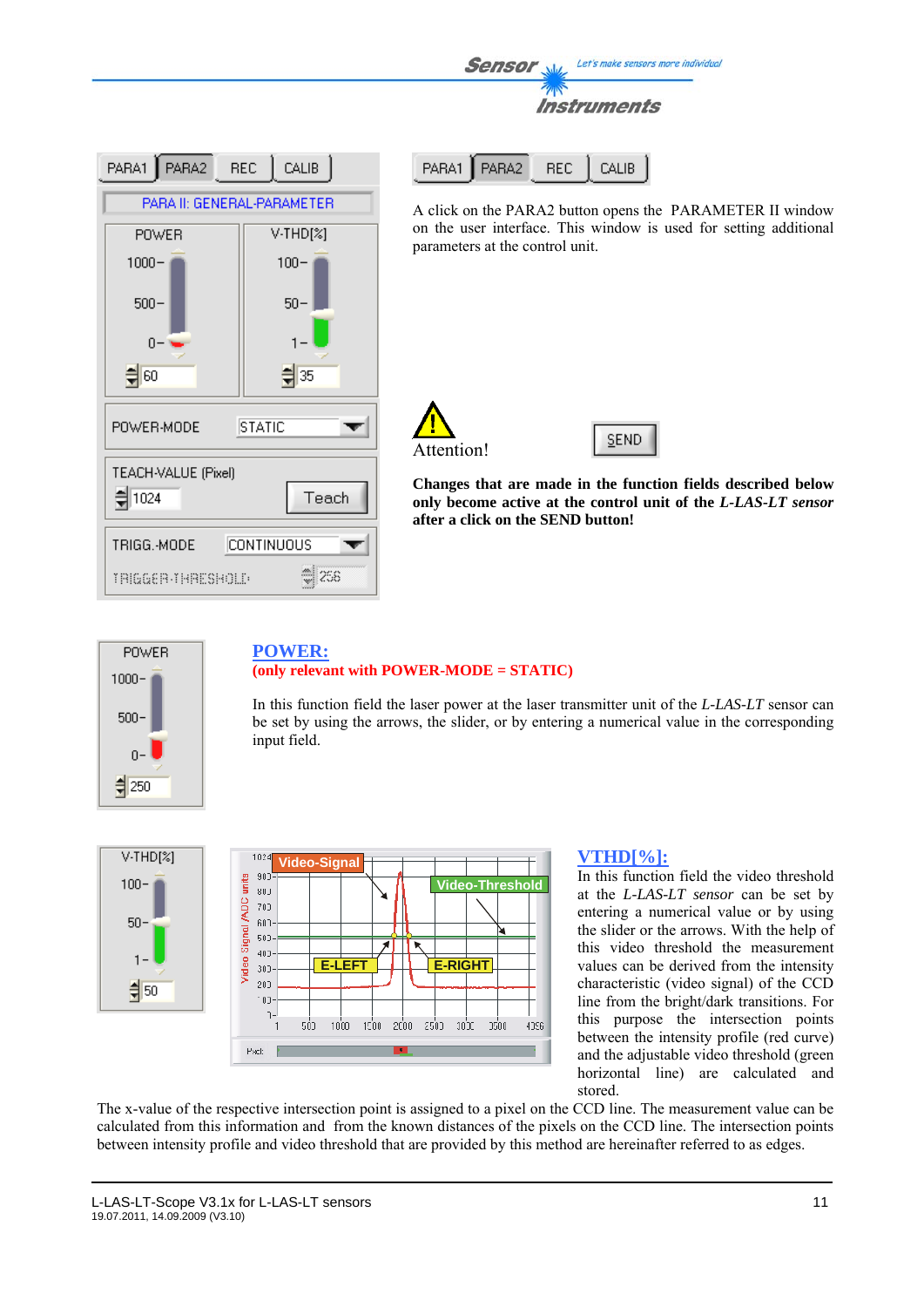| <b>Sensor</b> | Let's make sensors more individual |
|---------------|------------------------------------|
|               | <b>Instruments</b>                 |

| <b>⊻</b> STATIC |
|-----------------|
| DYN             |
|                 |

### **POWER-MODE:**

This function field is used for setting the laser mode at the *L-LAS-LT sensor*.

#### STATIC:

The laser power at the master/slave sensor is not automatically controlled. The values that are set at the respective sliders are used as setting values for the laser power.

#### DYNAMIC**:**

When the operating mode is set to dynamic, the laser power at the *L-LAS-LT sensor* is automatically controlled.

The laser power here is controlled in such a way that the maximum values of the "intensity peaks" approx. are at 80-90% of the analog dynamic range.



#### **TEACH-VALUE (Pixel):**

In this function field a teach value can be preset at the *L-LAS-LT* sensor by entering a numerical value or by using the arrows.

#### Please note:

A change of the teach value will only be updated at the control unit when the SEND button is pressed.

The TEACH-VALUE is set in pixels. As with the tolerance, conversion into µm can be done by way of the SLOPE-VALUE (sensitivity – µm/pixel).

For example, the result for the *L-LAS-LT-80 is:* 

SLOPE-VALUE [µm/pixel] 5.000

*TEACH* \_*VALUE* [*mm*]= *SLOPE*\**TEACH* [*Pixel*] *TEACH\_VALUE [mm] = 5.000[um/Pixel] \* 1024[Pixel] = 5.120 mm*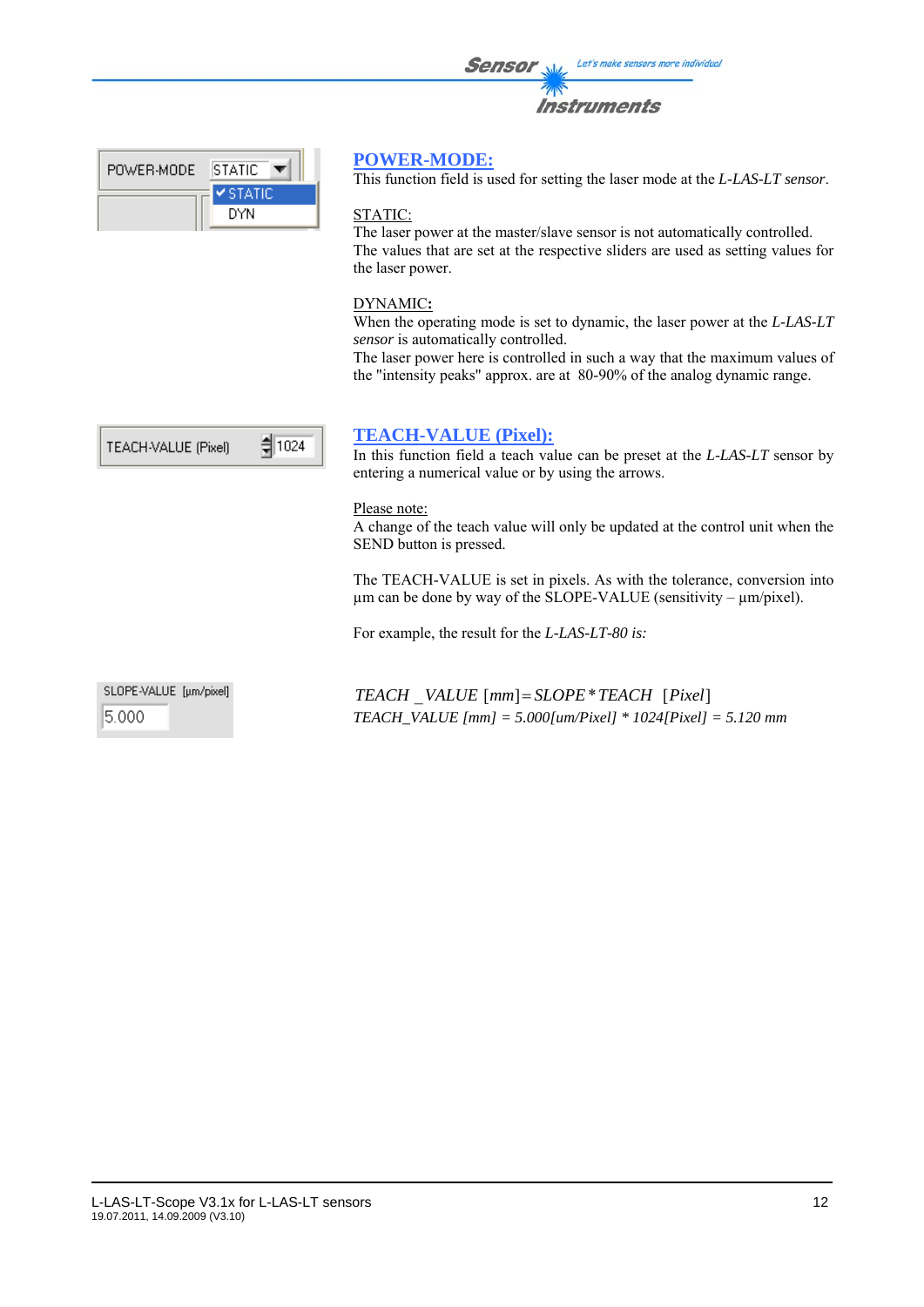Let's make sensors more individual Sensor



|                           | PARA1 PARA2 REC CALIB              |
|---------------------------|------------------------------------|
|                           | DATA-RECORDER                      |
| RS-232-MODE STATIC        |                                    |
| TIME-INTERVAL [sec]       | $= 1.00$                           |
| SAMPLES [MAX 32000]       | $\frac{4}{3}$ 100                  |
| DAYS:<br>HOURS:<br>0<br>0 | MIN:<br>SEC:<br>$\mathbf{1}$<br>40 |
| START DATE:<br>09-08-2009 | START TIME:                        |
|                           | SAMPLE: [<br>Ū.                    |
|                           | d:\Programme\RECORD.DAT            |









PARA2 **BEC** CALIB PARA1

A click on the REC button opens the DATA-RECORDER window on the user interface.

Cf. chapter 5. Data recorder function.



Drop-down function field for setting the data request at the L-LASsensor hardware.

#### STATIC:

The sensor does not automatically send measurement data via the RS-232 interface. Every individual data transfer is triggered by the PC/PLC by way of command no. 18. Upon this request the sensor sends a single data frame (36 byte) to the PC/PLC.

#### EXT-IN0 L/H TRIGG:

A single data frame (36 byte) is sent to the PC/PLC with every LOW/HIGH edge at digital input IN0/pin3/green.

#### **TIME-INTERVAL [sec]:**

This numeric input field can be used to set a time interval in seconds. When this time interval is over, the PC software automatically requests measurement data from the sensor (command 18).

#### **SAMPLES [MAX 32000]:**

Numeric input field for presetting the maximum number of measurement values that should be saved. The value range is 10 to 32000.



# **FILE button**

A click on the FILE button opens a new dialog window for entering the file name and setting the directory for the output file. The currently selected directory and the file name of the output file are shown in a text display beside the FILE button.

d:\Programme\RECORD.DAT

Automatic recording can be started by pressing the START button. If recording should be stopped before the maximum number defined by SAMPLES is reached, this can be done by clicking on the STOP button.

Numeric display field showing the current number of read measurement values.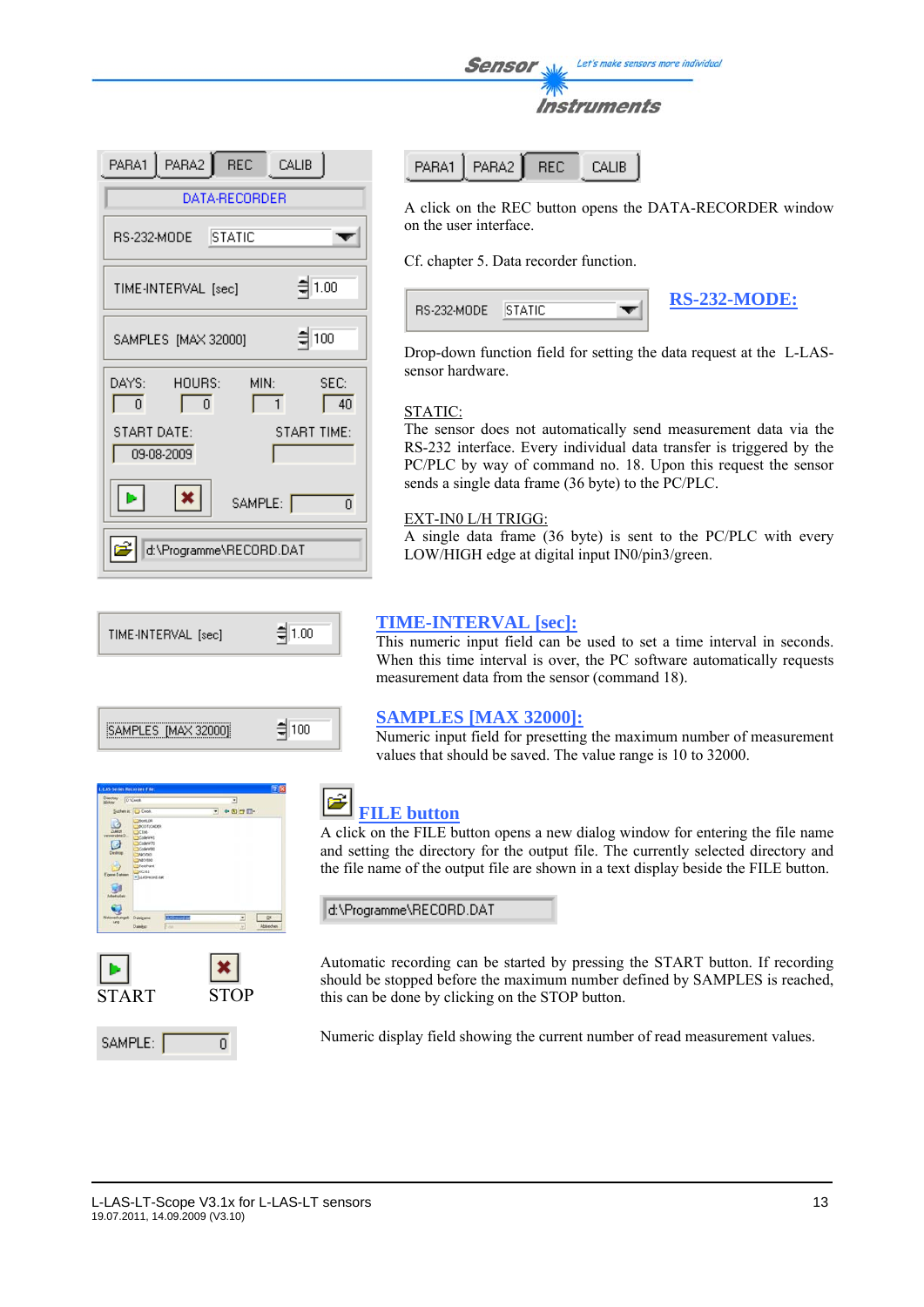| <b>Sensor</b> | Let's make sensors more individual |
|---------------|------------------------------------|
|               |                                    |
|               | <b>Instruments</b>                 |

| PARA1   PARA2   REC  <br>CALIB                                                                   |
|--------------------------------------------------------------------------------------------------|
| <b>CCD-CALIBRATION</b>                                                                           |
| CCD-INFO:                                                                                        |
| 512-pixel; 12.5µm pixel-pitch<br>2048-subpixel; resolution=+7-25µm<br>working-range = 35mm  80mm |
| HIGH GAIN<br>LOW-GAIN                                                                            |
| SLOFE-VALUE (µm/pael)                                                                            |
| 21.100                                                                                           |
| REFERENCE-OFFSET [µm]<br>36300                                                                   |
|                                                                                                  |

|  | PARA1   PARA2   REC   CALIB |  |  |
|--|-----------------------------|--|--|
|--|-----------------------------|--|--|

A click on the CALIB button opens the CCD-CALIBRATION window on the user interface.





**Changes that are made in the function fields described below only become active at the control unit of the** *L-LAS-LT sensor* **after a click on the SEND button!**

CCD-INFO: ------- L-LAS-LT-50-CL --------512-pixel; 12.5um pixel-pitch one place, helpen place place.<br>2048-subpixel; resolution=+/-25µm<br>|working-range = 35mm ... 80mm

#### **CCD-INFO:**

After a click on the CONNECT function field, information about the currently detected sensor hardware is automatically exchanged through the serial RS-232 interface. This hardware information is shown in the CCD-INFO text field.

| HIGH-GAIN! |  |
|------------|--|
| LOW-GAIN   |  |

#### **CCD-GAIN [1]:**

Binary switch for setting the gain at the CCD line.

Please note: This function is not available with all the *L-LAS-LT* sensors.

SLOPE-VALUE [µm/pixel]

25.000

REFERENCE-OFFSET [µm]

160000

#### **SLOPE-VALUE [µm/pixel]:**

Numerical input field for setting the sensitivity of the *L-LAS-LT sensor*. The numerical value that is set here determines how many micrometers of distance correspond with a pixel.

#### **REFERENCE-OFFSET [µm]:**

Numerical input field for setting any desired offset value. If, for example, the *L-LAS-LT-200* sensor is used for determining the distance to the measuring object, the offset value is  $160000 \mu m = 160 \mu m$ . The offset value is added to the CCD-line value to derive the measurement value in mm.

[1] This function is not available for all sensor types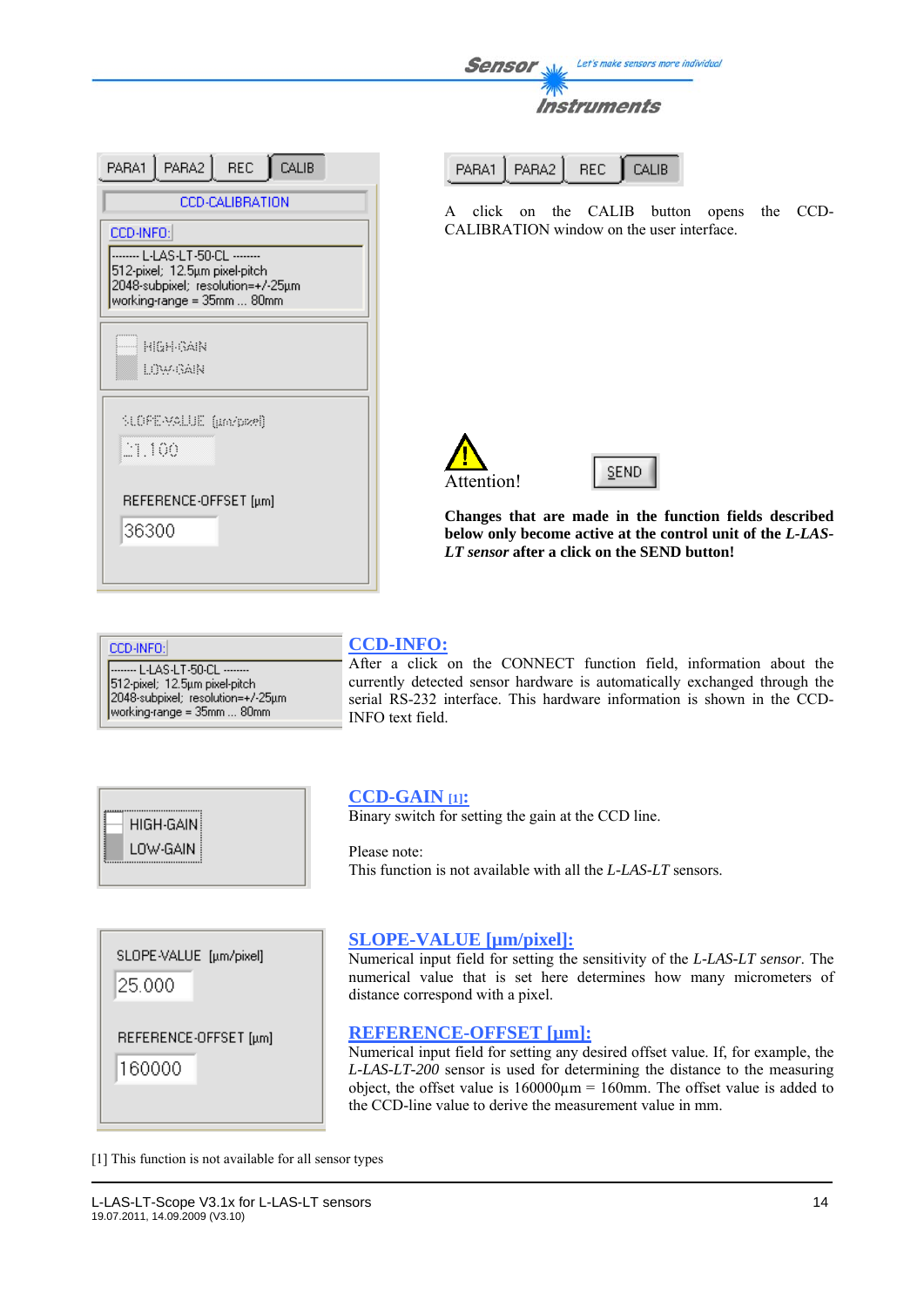#### **RESET button:**

The current drag pointer values of maximum and minimum value determination can be reset with the RESET button.

The current maximum value MAX and the current minimum value MIN since the last RESET each are shown in a numeric display field. The numeric values that are shown here are pixel values. The current measurement value in pixels is shown in the display field labelled M-VALUE. These numeric display elements only are shown in analog output mode ANALOG-OUT: MAXIMA, MINIMA or MAX-MIN.



Reset

ANALOG-OUT

Z00M-MODE

**M-VALUE** 2484

> MAX 2940

**MIN** 

1550

Reset



# **TEACH button [1]:**

DIRECT 0 ... 10V

MAXIMA **MINIMA** 

MAX - MIN

DIRECT 0...10V

A click on the TEACH button starts a teach process at the *L-LAS-LT sensor*. The position of the intensity maxima at the *L-LAS-LT* sensor is evaluated and, depending on the evaluation mode, the calculated value is written to the volatile RAM memory of the control unit as a teach value.

When the teach process is completed the yellow LED at the housing of the *L-LAS-LT sensor* shortly blinks 3 times.

The teach process also can be started by means of the TEACH/RESET button at the housing (pressing the button for  $t > 1.5$ s) or by way of a HIGH pulse at digital input IN1/yellow/pin4 of at least 1.5s length.

As an alternative the current teach value (setpoint value) also can be set by entering a numerical value in the numeric input field. The teach value that is set by this method will only be activated at the *L-LAS-LT sensor* after a click on the SEND button.



# **E-BEG:**

Numeric input field for entering the beginning of evaluation. The CCD line is evaluated starting from the pixel that is set here (Evaluation-Begin). (Default value  $= 1$ ). The analog information of the pixels lying left of E-BEG is not used for evaluation.



#### **E-END:**

Numeric input field for entering the end of evaluation. The intensity information at the CCD line is evaluated up to this pixel. Pixels lying on the right side of the pixel value that is set here will not be evaluated.

[1] This function is not available for "Compact Line" sensor types ("-CL")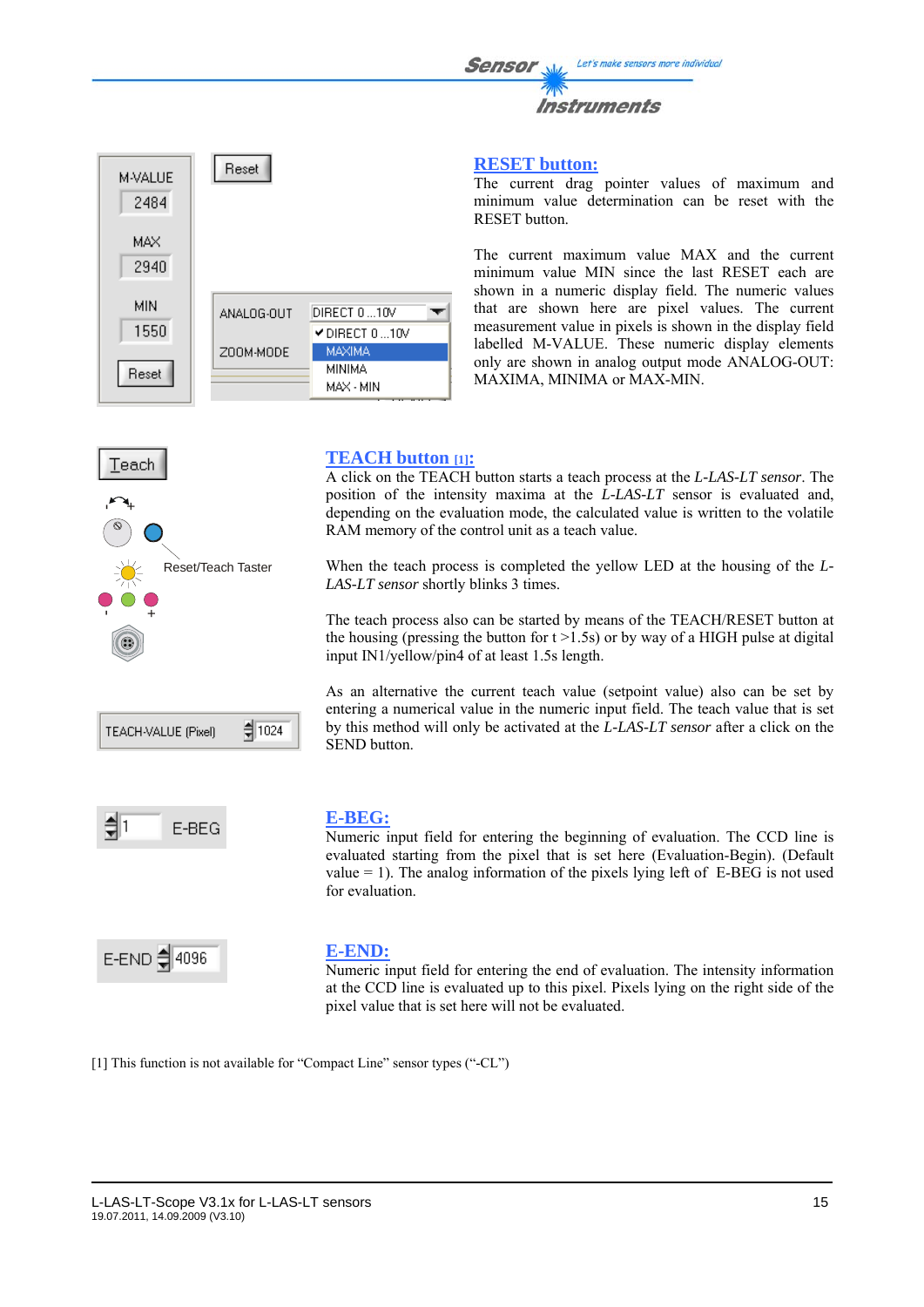| <b>Sensor</b> | Let's make sensors more individual |
|---------------|------------------------------------|
|               | Instruments                        |

#### **F** RAM **SEND**  $\Gamma$  EEPROM GET  $\Gamma$  FILE

**PARAMETER TRANSFER:** This group of function buttons is used for transferring parameters between the PC and the *L-LAS-LT control unit* through the serial RS232 interface.

#### SEND:

When the SEND button is clicked, the parameters currently set on the user interface are transferred to the *L-LAS-LT control unit*.

The target of data transfer is determined by the selected radio-button (RAM, EEPROM, or FILE).

GET

SEND.

#### GET:

When the GET button is clicked, the setting parameters are transferred from the *L-LAS-LT control unit* to the PC and are updated on the user interface. The source of data transfer again is determined by the selected radio-button:

#### RAM:

The currently set parameters are written to the volatile RAM memory of the *L-LAS-LT control unit*, or they are read from the RAM and transferred to the PC. Please note: The parameters set in the RAM will be lost when the power supply at the *L-LAS-LT control unit* is turned off.

#### EEPROM:

The currently set parameters are written to the non-volatile EEPROM memory of the *L-LAS-LT control unit*, or they are read from the EEPROM and transferred to the PC. Parameters that are saved in the EEPROM will not be lost when the power supply is turned off.

If parameters are read from the EEPROM of the *L-LAS-LT control unit*, these must be written to the RAM of the *L-LAS-LT control unit* by selecting the RAM button and then clicking on SEND. The *L-LAS-LT control unit* then continues to operate with the set RAM parameters.

#### FILE:

When the FILE radio-button is selected, a click on the SEND/GET button opens a new file dialog on the user interface. The current parameters can be written to a freely selectable file on the hard disk of the PC, or parameters can be read from such a file.

| <b>L-LAS-LT-Series Parameter File</b> |                                                   |  |  |  |  |
|---------------------------------------|---------------------------------------------------|--|--|--|--|
| Directory<br>History:                 | D:\Programme\SensorInstruments\L-LAS-LT-ScopeV310 |  |  |  |  |
| Suchen in:                            | F®dr⊠∙<br>L-LAS-LT-ScopeV310                      |  |  |  |  |
| <b>I</b> cvirte<br>LT-Scope.ini       |                                                   |  |  |  |  |
| Dateiname:                            | L-LAS-PARA.ini<br>QK                              |  |  |  |  |
| Dateityp:                             | Abbrechen<br>".ini                                |  |  |  |  |

#### **FILE dialog window:**

The standard output file for the parameter values has the file name "LLASpara.cfg".

The output file can be opened e.g. with the standard Windows text editor program "EDITOR".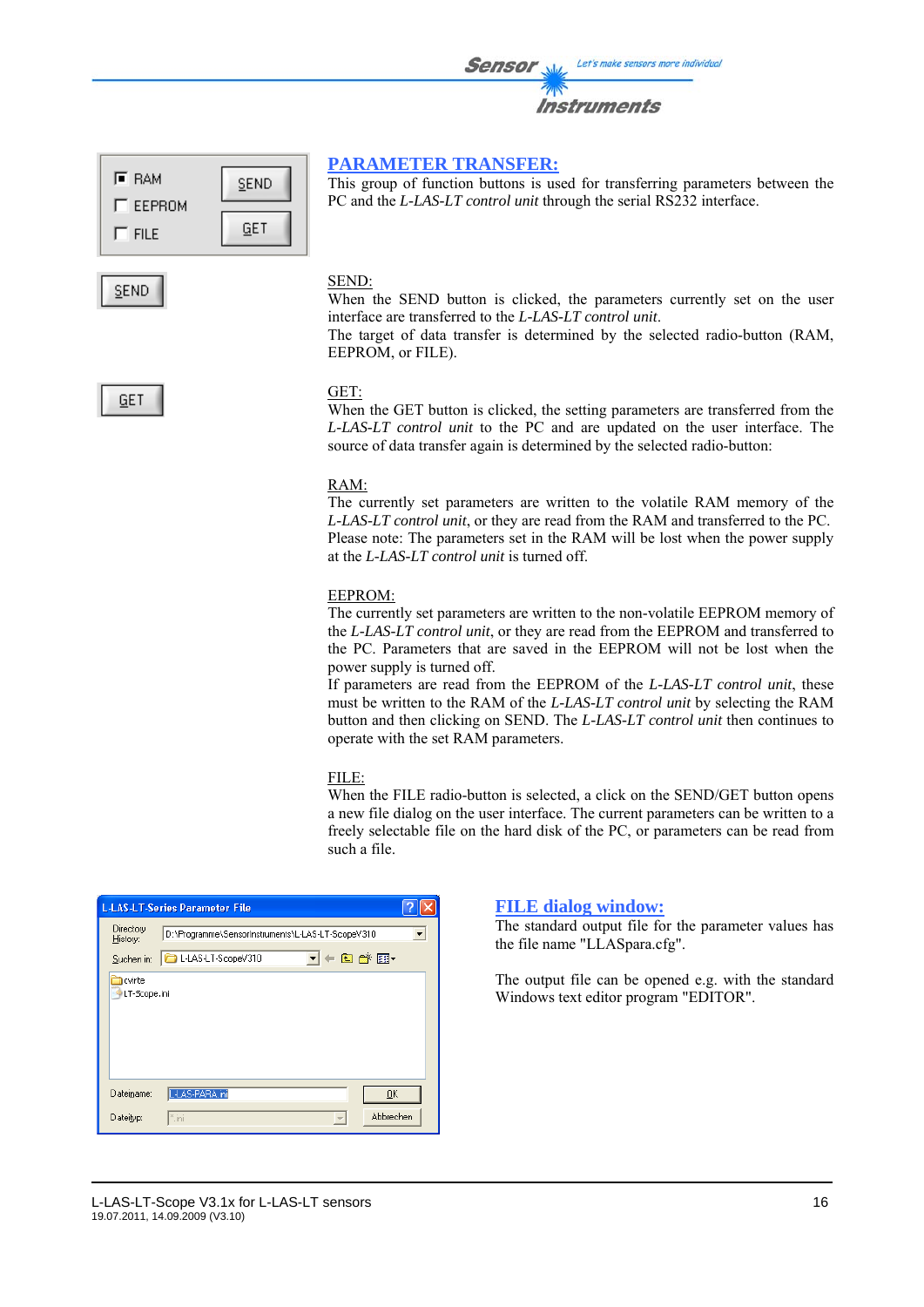

## 3.2 Numeric and graphic display elements:



#### **VIDEO button:**

After a click on the VIDEO button, the intensity profile measured at the CCD receiver is transferred to the PC and shown as a red curve in the graphic display window.



The y-axis shows the analog signals of the individual pixels. The analog values (video signals) of the CCD line are converted by means of an AD converter with 10-bit resolution, which results in a y-axis value range of 0 .. 1024. The currently set video threshold (V-THD) is shown as a green horizontal line in the graphic window.

The intensity maximum results from the optical representation of the laser light that is scattered back from the measuring object.

The edge values (pixels) are derived from the intersection points of the intensity profile (red curve) with the video threshold (green line). The x-axis shows the pixels of the CCD line (e.g.: pixel: 1 .. 4096). Because of the limited data transfer rate of the serial interface (19200 Baud/s) the graphic display window can only be updated every second.



Beneath the graphic display window there is another display element that shows the currently detected shadowed areas (gray) and the illuminated areas (red) of the CCD line. Furthermore the currently detected edge position is indicated by way of a black point-shaped circle.



#### E-LEFT:

Numeric display field that shows the current pixel position of the left bright/dark transition that is calculated from the intensity profile (red curve) of the CCD line.



## E-RIGHT:

Numeric display field that shows the current pixel position of the right bright/dark transition that is calculated from the intensity profile (red curve) of the CCD line.



#### MEASUREMENT-VALUE:

Numeric display field that shows the current measurement value (depending on the set evaluation mode). The left numeric display field shows the current measurement value in pixels, whereas the right display field shows the measurement value converted into millimetres.

If the current measurement value lies within the tolerance band around the teach value, the display fields are shown with a green background. If the measurement value lies outside the tolerance band, the display elements are shown with a red background. The measurement value in pixels or in [mm] does not directly result from the pixel edge values E-LEFT and E-RIGHT, it is rather the measurement values linearised by way of a conversion table that are output.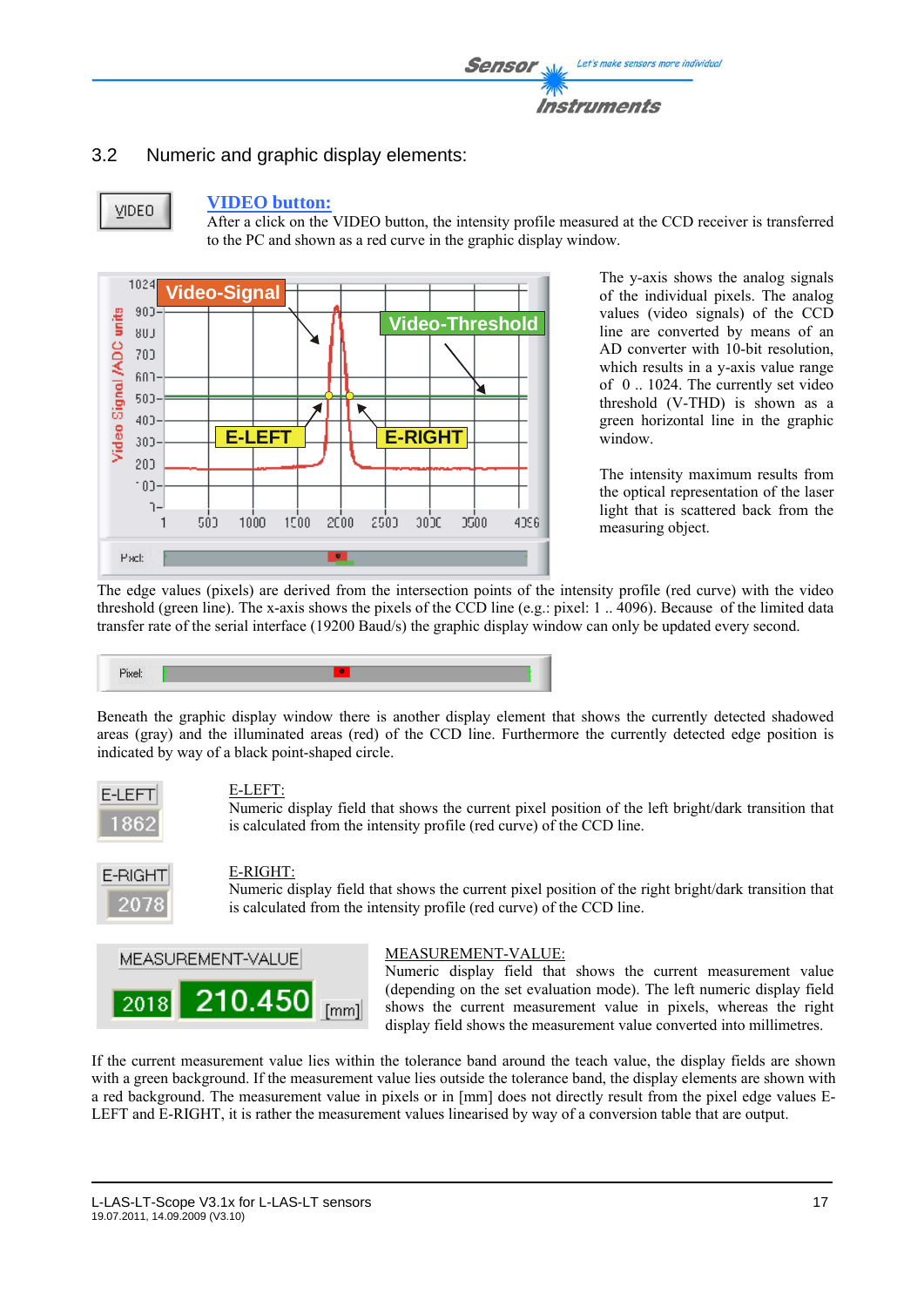**RUN** 

#### **RUN button:**

After a click on the RUN button, the current measurement data will be transferred from the L-LAS-LT sensor to the PC via the serial interface. A click on the STOP button terminates the data transfer.



#### **STOP button:**

A mouse-click on the STOP button terminates the data transfer between *L-LAS-LT sensor* and PC.



After a click on the RUN button the current measurement value is shown in the graphic display window in "scroll mode".

In the form of a red curve the measurement values pass through the graphic display window from right to left.

The y-axis graduation corresponds with the pixels or sub-pixels on the CCD line. The most recent measurement value is shown at the right end of the graphic display at x-value  $= 100$ .

The currently set setpoint value (TEACH value) is shown as a broken horizontal line.

In addition, the currently set tolerance window is represented by two horizontal green lines that are applied symmetrically around the setpoint value.

The length of the data frame that is transferred through the serial interface in "RUN mode" is limited to 18 words (36 bytes), which allows faster updating of the numeric and graphic display elements.

Compared to "VIDEO mode", data transfer through the serial RS232 interface therefore does not take so much time (in VIDEO mode the intensity information for every pixel must be transferred).



Z00M

A click on the ZOOM button automatically rescales the y-axis in the graphic display window, which means that the changes of the measurement value can be displayed more clearly.

The picture here shows the time characteristic of the measurement value change as a red curve, and the tolerance band as two green lines. The teach value is shown as a broken horizontal line.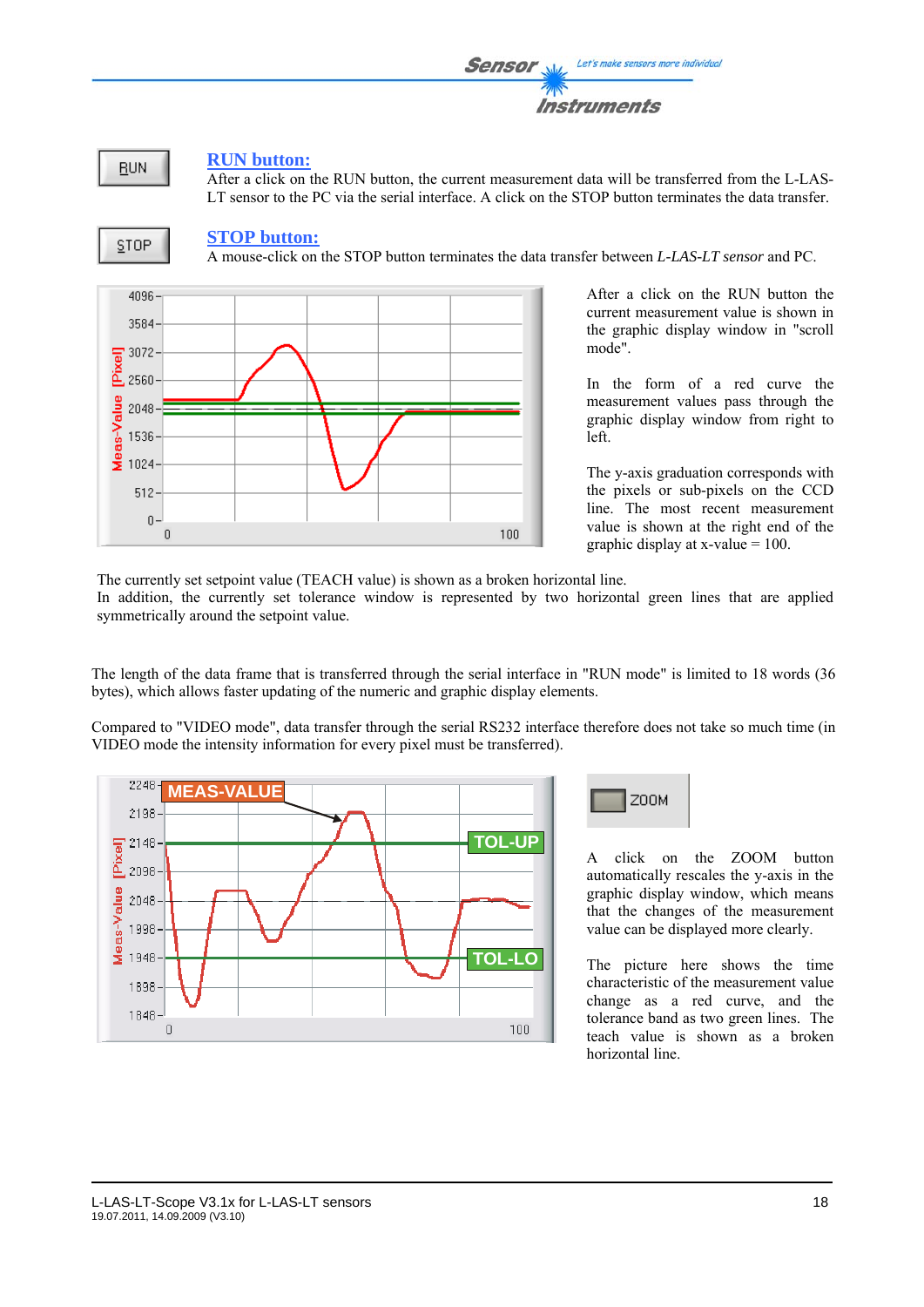

#### 3.3 Serial RS232 data transfer:

#### **RS232 COMMUNICATION:**

- Standard RS232 serial interface without hardware-handshake.
- 3-line-connection: GND, TXD, RXD.
- Speed: 19200 baud, 8 data bits, no parity bit, 1 stop bit in binary mode, MSB first.



**The stable function of the RS232 interface (status message after program start) is a basic prerequisite for data transfer between the PC and the** *L-LAS-LT control unit***. Due to the low data transfer rate of the serial RS232 interface (19200 bit/s) only slow changes of the analog values can be observed in the graphic display at the PC. In order to guarantee the maximum switching frequency of the** *L-LAS-LT control unit* **it is therefore necessary to stop the data transfer during the normal monitoring process (click on the STOP button).** 

| <b>CONNECT</b> | COM: | 1   L-LAS-LT-50-CL-V3.10 08/Sept/09 |
|----------------|------|-------------------------------------|
|                |      |                                     |

#### **CONNECT:**

Cannot open port

When the software is started, it attempts to establish a connection to the *L-LAS-LT control unit* through the standard COM1 interface. If connection could be established successfully, the current firmware version is displayed in the status line.

| CCD-INFO:I                                                                                                                           |  |
|--------------------------------------------------------------------------------------------------------------------------------------|--|
| -------- L-LAS-LT-50-CL --------<br>512-pixel; 12.5um pixel-pitch<br>2048-subpixel; resolution=+/-25µm<br>working-range = 35mm  80mm |  |

Timeout-RS-232... Invalid port number The CCD-INFO field furthermore shows the sensor type that was detected by the software, and other identification data.

If another sensor type of the *L-LAS-LT-series* is connected via the RS-232 interface, it is imperative that the CONNECT function field is selected again to make sure that the current sensor type can be properly detected by the PC software.

The serial connection between the PC and the *L-LAS-LT control unit* could not be established, or the connection is faulty.

**In this case it should first be checked whether the** *L-LAS-LT control unit* **is connected to the power supply, and whether the serial interface cable is correctly connected to PC and control unit.** 

If the number of the serial interface that is assigned at the PC should not be known, interface COM1 to COM9 can be selected by using the CONNECT drop-down list.

If there is an "Invalid port number" status message, the selected interface (e.g. COM2) is not available at your PC.

If there is a "Cannot open port" status message, the selected interface (e.g. COM2) may already be used by another device.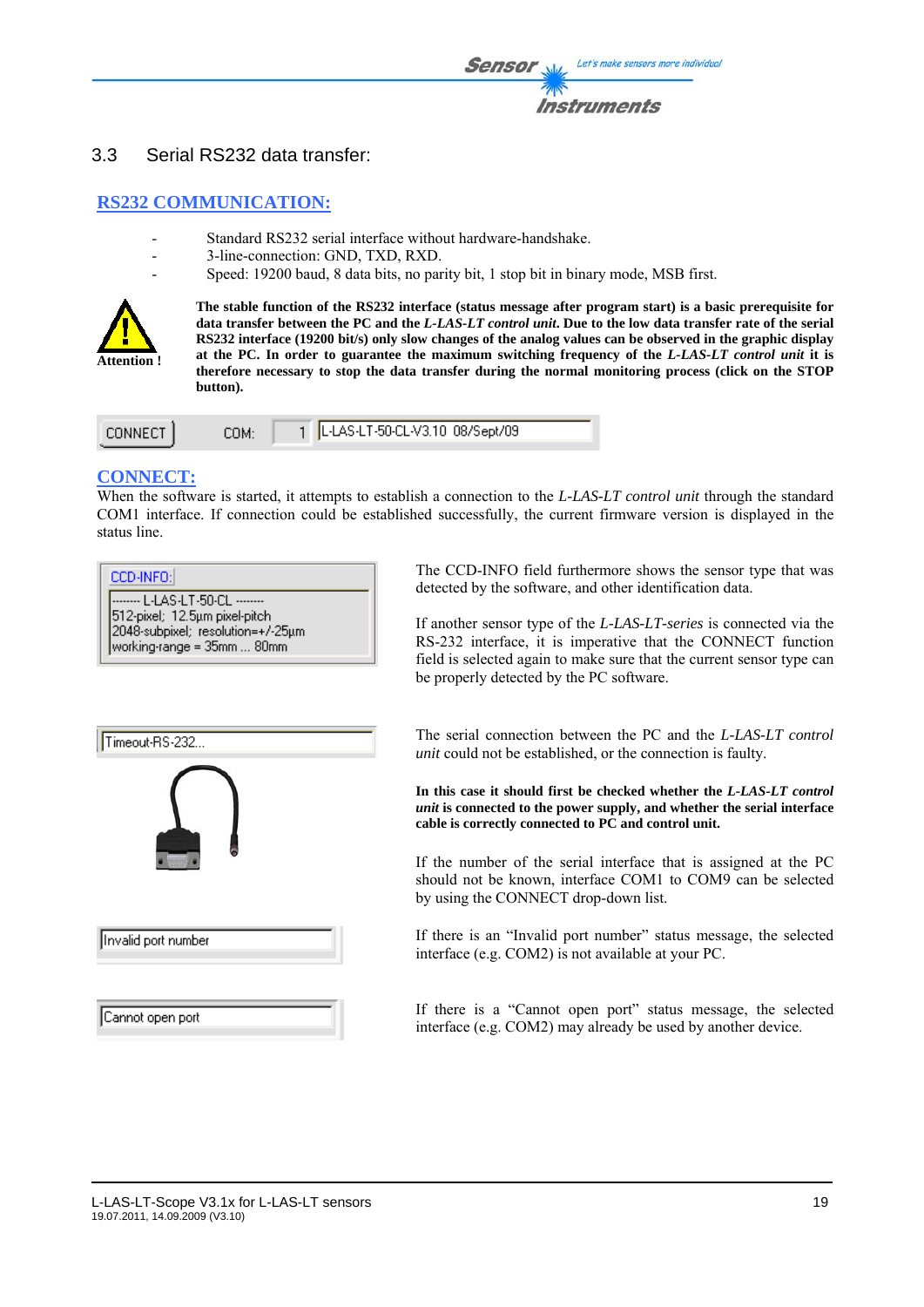| <b>Sensor</b> | Let's make sensors more individual |
|---------------|------------------------------------|
|               | <b>Instruments</b>                 |
|               |                                    |

| COMMUNICATION FROTOCOL             | BS232                  |  |
|------------------------------------|------------------------|--|
|                                    |                        |  |
| SELECT COM PORT [1256]             |                        |  |
| CHANGE Baudrate<br>BAUDRATE: 19200 |                        |  |
| TRY TO CONNECT                     |                        |  |
| L-LAS-LT-50-CL-V3.10 28/Aug/09     |                        |  |
| ACCEPT COM SETTINGS                | <b>DISCARD</b>         |  |
| <b>INNECT</b><br>COM:              | Data[64] block receive |  |

TRY TO CONNECT

1

**CONNECT** 

#### **CONNECT-Taste:**

A click on the CONNECT button opens a popup window where various settings for the serial interface can be made.

Setting of the current COM port number. Possible value range: 1...256.

After a click on this button the software tries to establish a connection with the sensor hardware by way of the currently set baud rate and the currently set COM port.

If connection could be successfully established, a firmware status message is displayed in the status line.

A click on the ACCEPT COM SETTINGS button saves the current settings in the *L-LAS-LT-Scope* PC software. The popup window will then be closed.

A click on the DISCARD button closes the CONNECT popup window without saving any new values. The settings for baud rate and COM port number are reset to the previous values.

Baud rate setting at the sensor: Possible setting values are 9600Baud, 19200Baud, 38400Baud, 57600Baud or 115200 Baud.

The baud rate will only be changed at the sensor hardware when the CHANGE Baudrate button is pressed. When the baud rate change at the sensor was successful, a corresponding status message will be displayed.

The baud rate change is performed in the volatile RAM memory of the sensor. If the baud rate should be permanently stored, it must be written to the sensor's EEPROM memory. To do this, select EE and press the SEND button.

### DISCARD

SELECT COM PORT [1...256]

L-LAS-LT-50-CL-V3.10 28/Aug/09

ACCEPT COM SETTINGS

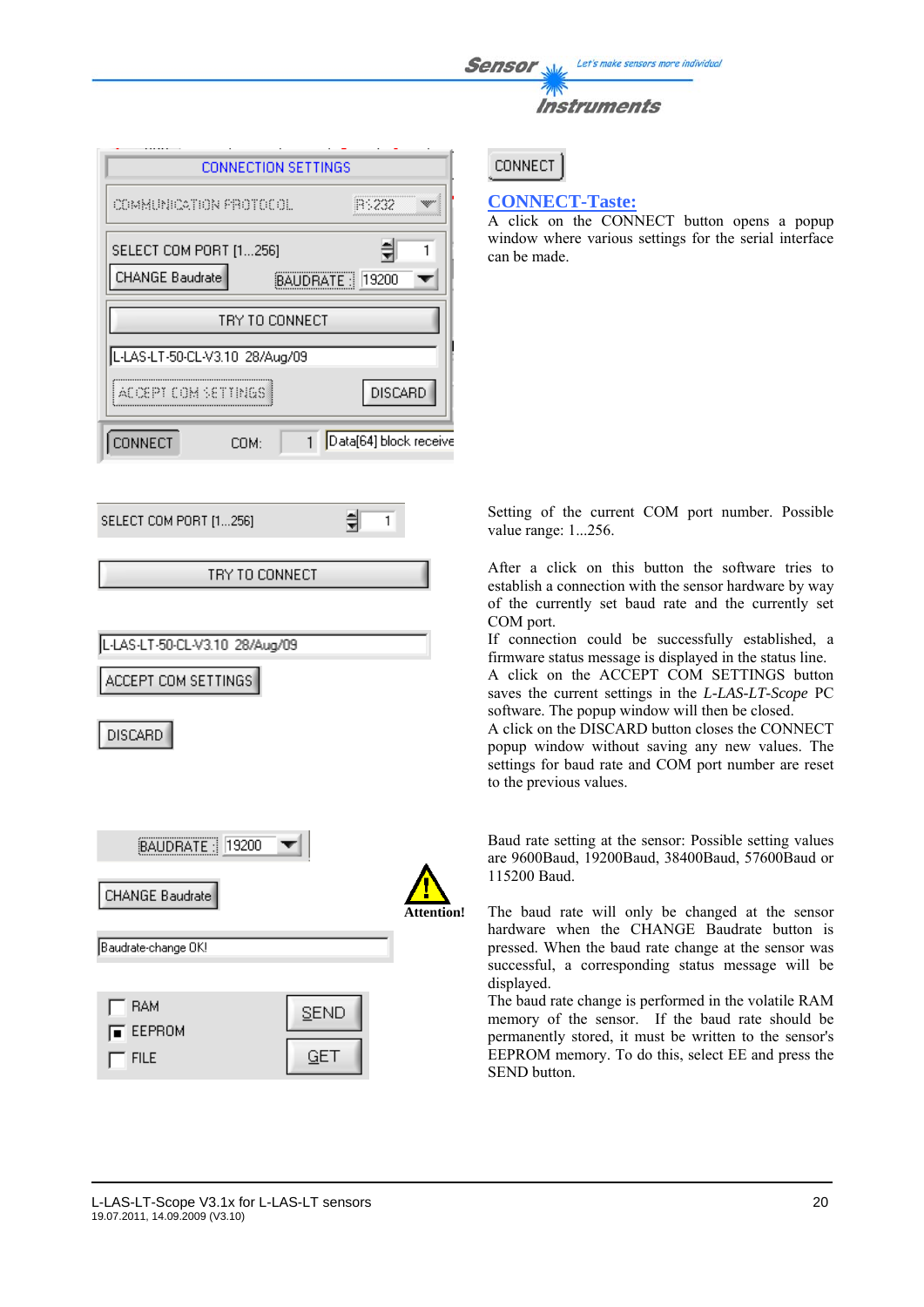

# 3.4 *L-LAS-LT-Scope* as an aid for sensor adjustment:

VIDEO

#### **VIDEO:**

After a click on the VIDEO button, fine adjustment of the sensors relative to the measuring object can be done in the graphic display window. Because of the limited data transfer rate of the RS232 interface the display window can only be updated every second.



#### 1024 900 units  $800<sub>1</sub>$ Video Signal /ADC-200  $600<sub>1</sub>$  $500<sub>1</sub>$  $400<sub>1</sub>$  $300<sub>2</sub>$  $200 100<sup>°</sup>$  $\theta$  - $2000$  $1000$  $1500$  $sin$ 2500  $3000$ 3500 angs Pixel: r



#### Adjustment OK - centered

In the graphic display window the intensity profile is shown as a red curve. The numerical values 1 ... 4096 on the x-axis represent the individual pixels of the CCD line.

The intensity maximum approx. lies at pixel 2048. The *L-LAS-LT sensor* thus is optimally adjusted at the centre of the measuring range.

#### Upper measuring range limit reached:

The distance of the *L-LAS-LT sensor* from the measuring object almost is too large. The intensity maximum lies at pixel values close to 4000.

The distance between the *L-LAS-LT sensor* and the measuring object should be reduced.

#### Lower measuring range limit reached

The distance of the *L-LAS-LT sensor* from the measuring object almost is too small. The intensity maximum lies at pixel values close to 1.

The distance between the *L-LAS-LT sensor* and the measuring object should be increased.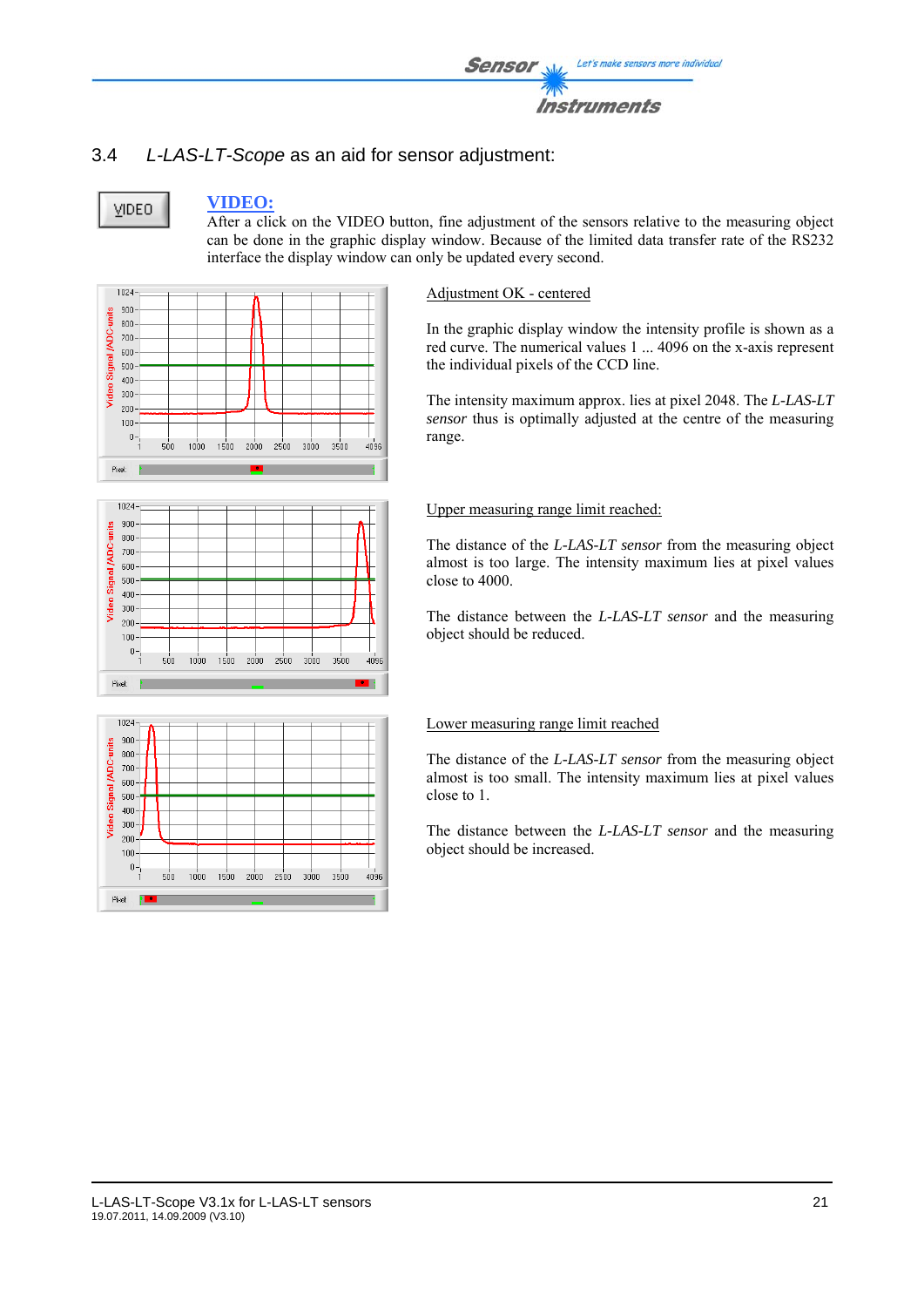

# 3.5 *L-LAS-LT-Scope* as an aid for transmitter power adjustment:



# DYNAMIC**:**

When the power mode is set to DYNAMIC, the laser power at the *L-LAS-LT sensor* is automatically regulated. This means that the laser power is regulated in such a way that the maximum values of the "intensity peaks" approx. lie at 80-90% of the analog dynamic range.

**Settings at the POWER slider have no effect in this operating mode! --- This mode is recommended as the standard mode! ---**



POWER-MODE

#### **VIDEO:**

**DYNAMIC** 

After a click on the VIDEO button, the current intensity profile is transferred from the *L-LAS-LT sensor* to the PC and is shown as a red curve in the graphic display window.





#### Optimum transmitter power:

In the whole measuring range (pixel 1 ... 4096) the maximum of the intensity characteristic should be clearly above the video threshold (green line).

The measurement values can be calculated from the intersection points of the intensity profile with the video threshold:



#### Transmitter power too low:

The intensity profile (red curve) at the CCD receiver is too low. The maximum values lie below the video threshold (green horizontal line).

No bright/dark transition (intersection point between red and green curve) can be detected.

The calculated measurement value therefore  $= 0!$ 

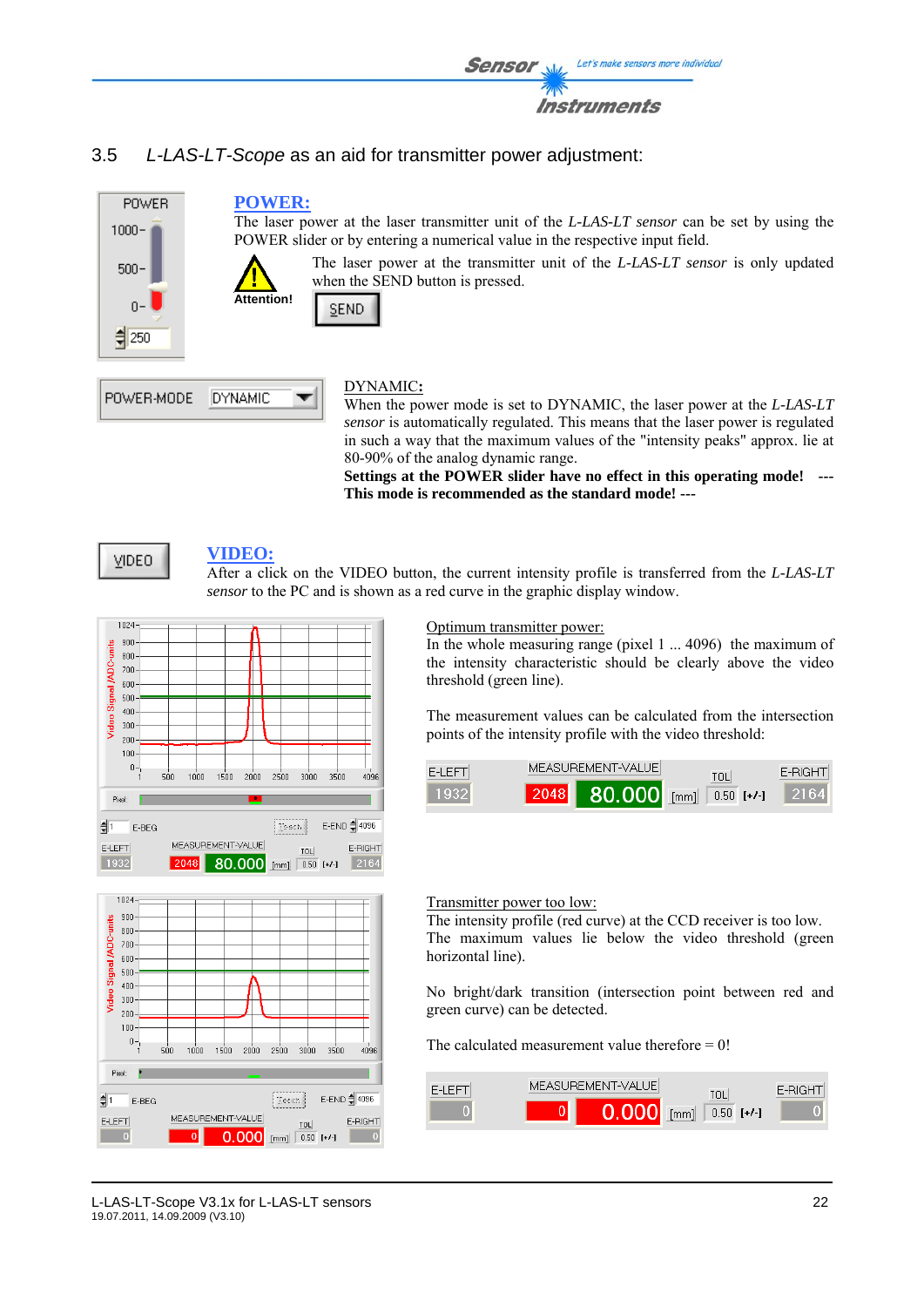# **4 Evaluation modes**

#### 4.1 LEFT-EDGE:





The left intersection point (bright/dark transition) at the intensity maximum is used as the measurement value.

 $MVAL$ [ $pixel$ ] = *E* LEFT here: 1052

### 4.2 RIGHT-EDGE





The right intersection point (bright/dark transition) at the intensity maximum is used as the measurement value.

 $MVAL$ [ $pixel$ ] = *E* RIGHT here: 1278





The width of the intensity maximum is calculated from the intersection points of the intensity profile (red curve) with the video threshold (green line).

 $MVAL[$  *pixel*]=  $E$   $RIGHT - LEFT$ here: MVAL = 226 = 1278-1052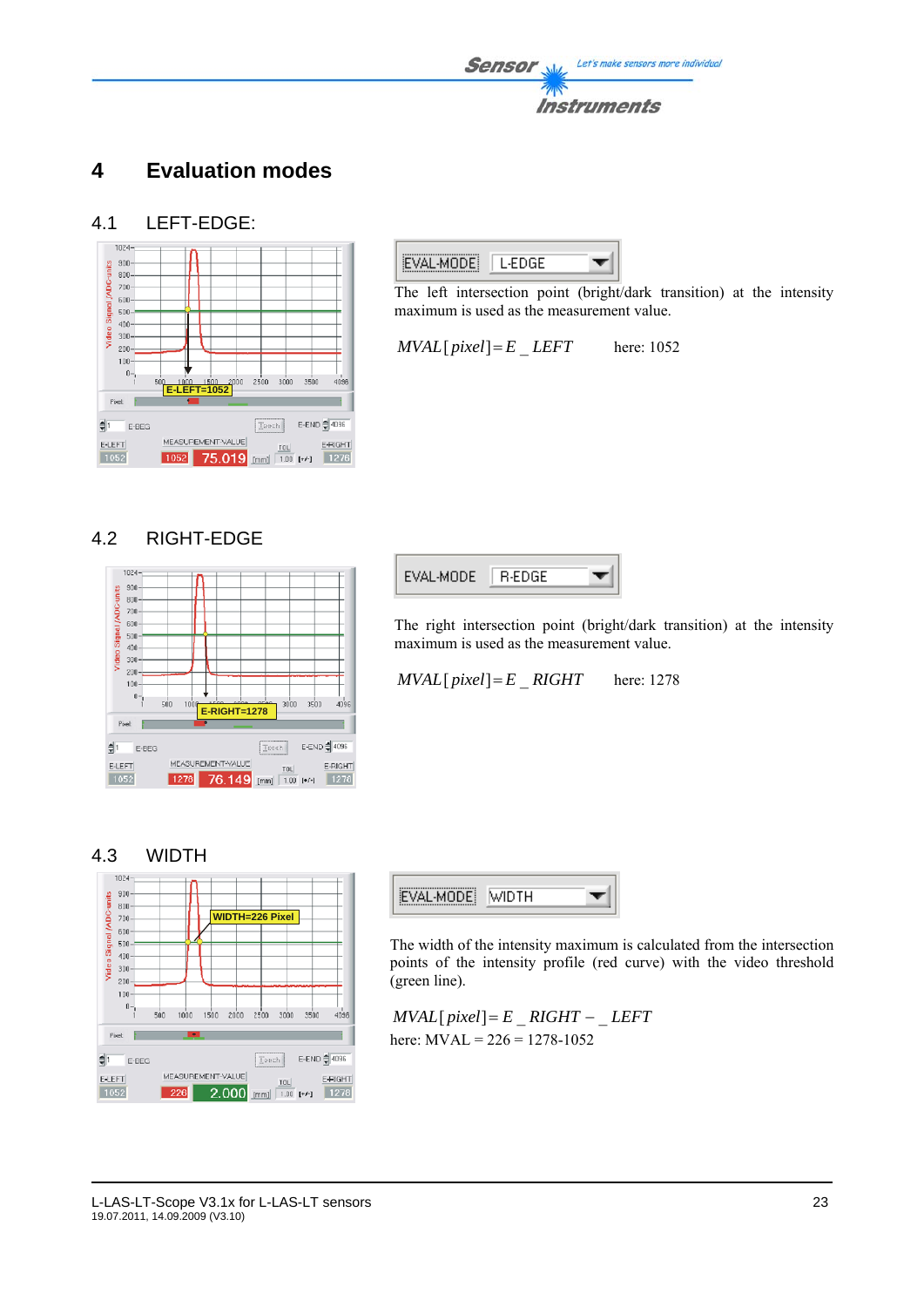#### 4.4 CENTER





The center position of the intensity maximum is calculated from the intersection points of the intensity profile (red curve) with the video threshold (green line).

 $MVAL[pixel] = (E_RIGHT + LEFT)/2$ here:  $MVAL = 1165 = (1278 + 1052)/2$ 

**EVAL-MODE CENTER should be set as the standard mode at the line sensor.**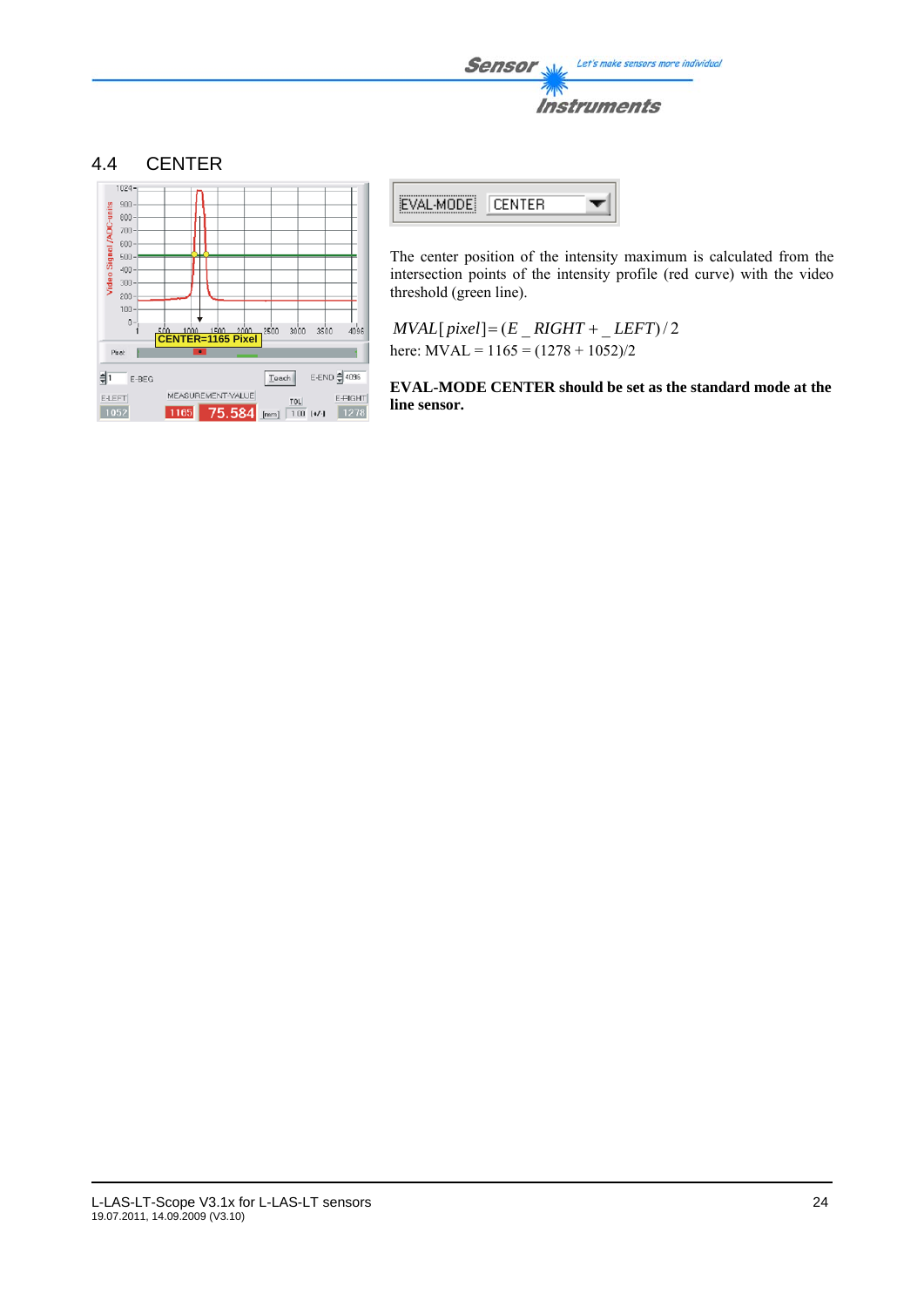# **5 Data recorder function**

| <b>APPEND TO DATA-FILE</b>                                  |
|-------------------------------------------------------------|
| <b>STATIC</b><br>RS-232-MODE                                |
| $= 1.00$<br>TIME-INTERVAL [sec]                             |
| $\frac{4}{3}$ 100<br>SAMPLES [MAX 32000]                    |
| HOURS:<br>MIN:<br>DAYS:<br>SEC:<br>$\Omega$<br>10<br>0<br>0 |
| START DATE:<br><b>START TIME:</b><br>09-08-2009<br>15:19:28 |
| $\pmb{\times}$<br>SAMPLE:  <br>10 <sup>1</sup>              |
| d:\Programme\RECORD.DAT                                     |



A click on the REC button opens the DATA-RECORDER window on the user interface.

| RS-232-MODE | ∏STATIC | <b>RS-232-MODE:</b> |
|-------------|---------|---------------------|
|             |         |                     |

Drop-down function field for setting the data request at the L-LASsensor hardware.

#### STATIC:

The sensor does not automatically send measurement data via the RS-232 interface. Every individual data transfer is triggered by the PC/PLC by way of command no. 18. Upon this request the sensor sends a single data frame (36 byte) to the PC/PLC.

#### EXT-IN0 L/H TRIGG:

A single data frame (36 byte) is sent to the PC/PLC with every LOW/HIGH edge at digital input IN0/pin3/green.

#### **TIME-INTERVAL [sec]:**

This numeric input field can be used to set a time interval in seconds. When this time interval is over, the PC software automatically requests measurement data from the sensor (command 18). The PC/PLC waits until the complete data frame (36 byte) from the sensor has arrived in the input buffer of the serial interface of the PC. Then the PC saves the new measurement data in an output file on the hard disk. Minimum value: 0.1 [sec]. When the TIME-INTERVAL [sec] is over, the PC/PLC initiates a new transfer.



#### **SAMPLES [MAX 32000]:**

Numeric input field for setting the maximum number of measurement values that should be stored. The value range is from 10 to 32000.

Numeric display fields providing information about the start date and the start time. These displays will be updated when the START button is pressed.

Numeric display elements showing the time in seconds that has passed since the recorder function has been activated.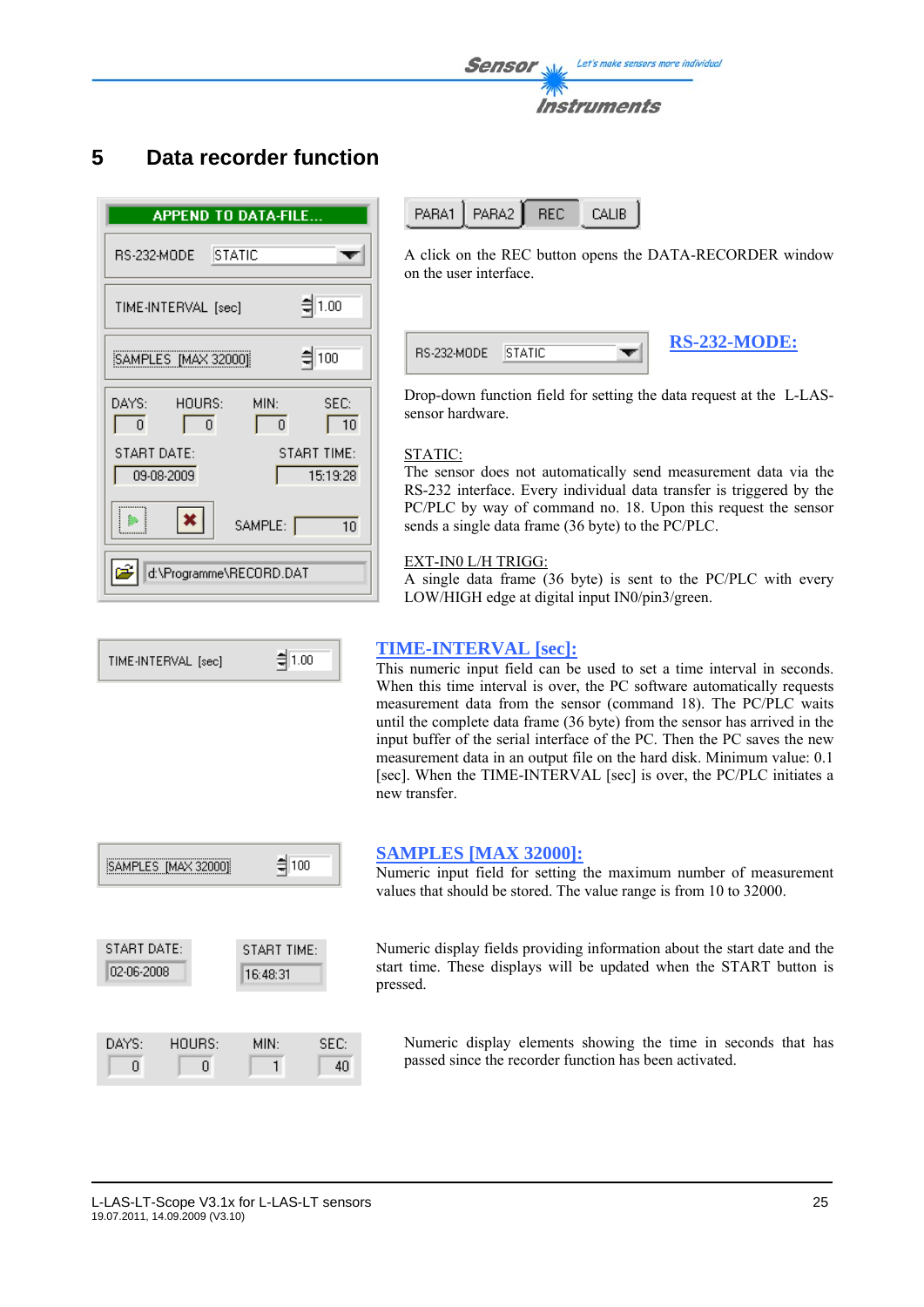| <b>Sensor</b> | Let's make sensors more individual |
|---------------|------------------------------------|
|               | <b>Instruments</b>                 |

| <b>L-LAS-Series Recorder-File:</b>                   |                                                                                                                                                               |                         |                          |                          | 1?II>                                             |
|------------------------------------------------------|---------------------------------------------------------------------------------------------------------------------------------------------------------------|-------------------------|--------------------------|--------------------------|---------------------------------------------------|
| Directory<br>History:                                | D:\Cwork                                                                                                                                                      |                         |                          | $\overline{\phantom{a}}$ |                                                   |
| Suchen in:                                           | Cwork                                                                                                                                                         |                         | $\overline{\phantom{a}}$ | ←自啓囲                     |                                                   |
| Zuletzt<br>verwendete D<br>Desktop<br>Eigene Dateien | BootLDR<br>BOOTLOADER<br>$\bigcap$ C166<br>CodeW41<br>CodeW70<br>CodeW80<br>MiCVI60<br>NICVI80<br>TestPoint<br>$\xrightarrow{\sim}$ XC161<br>PILLASrecord.dat |                         |                          |                          |                                                   |
| Arbeitsplatz                                         |                                                                                                                                                               |                         |                          |                          |                                                   |
| Netzwerkumgeb<br>ung                                 | Dateiname:<br>Dateityp:                                                                                                                                       | LLASrecord.dat<br>teb." |                          | ×<br>$\mathbf{v}$        | <b>OK</b><br>Abbrechen                            |
| START                                                |                                                                                                                                                               | STOP                    |                          |                          | Automatic red<br>the STOP bu<br><b>SAMPLES</b> is |

ō

SAMPLE:

 $\mathbf{F}$ FILE-Taste

A click on the File button opens a dialog for entering the file name and the target directory of the output file.

The currently selected target directory and file name of the output file are shown in the text display below.

d:\Programme\RECORD.DAT

cording can be started by pressing the START button. With a click on tton recording can be stopped before the maximum number set in SAMPLES is reached.

Numeric display field shown the current number of read measurement values.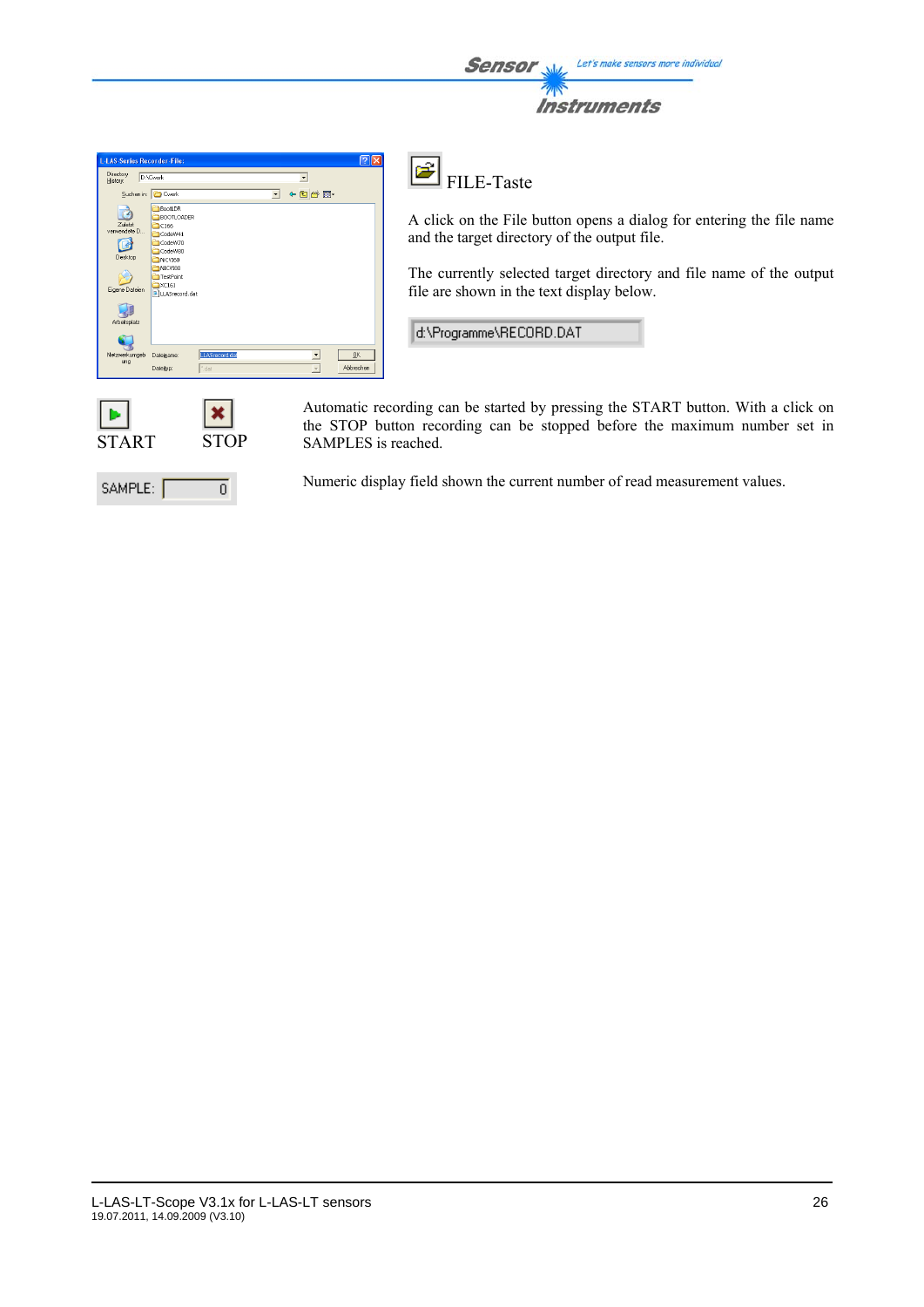

# 5.1 Data format of the output file

The output file of the data recorder consists of 7 header lines, followed by the actual measurement data. The measurement data are written to the output file line-by-line. Each line comprises 5 columns that are separated from each other by a TAB control character.

The output file can be opened with a simple text editor or a spreadsheet program (e.g. Microsoft EXCEL).

| RECORD.DAT - Editor                                                 |                          |   | 1st column $=$ | Measurement value (pixel)<br><b>E-LEFT</b>                 |  |
|---------------------------------------------------------------------|--------------------------|---|----------------|------------------------------------------------------------|--|
| Datei Bearbeiten Format Ansicht ?                                   |                          |   |                |                                                            |  |
| Date:<br>$02 - 06 - 2008$<br>Time:<br>16:48:31                      |                          | ㅅ |                | $2nd$ column = Measurement value (pixel)<br><b>E-RIGHT</b> |  |
| $Time-Increment[s]$ :                                               | 1                        |   |                |                                                            |  |
| Number of Samples:<br>Offset-Value [µm]:                            | 100<br>55000             |   |                | $3rd$ column = Measurement value (pixel)                   |  |
| Slope-Value [µm/pixel]: 2.699951<br>E-RIGHT M-VALUE EDGES<br>E-LEFT |                          |   |                | M-VALUE                                                    |  |
| 1618<br>2636<br>2127                                                | M-VAL [um]<br>55213<br>4 |   |                |                                                            |  |
| 2128<br>1618<br>2638<br>1618<br>2128<br>2638                        | 55215<br>4<br>4<br>55215 |   |                | $4th$ column = Number of edges                             |  |
| 1618<br>2638<br>2128                                                | 55215<br>4               |   | $5th$ column = | Measurement value                                          |  |
| 1618<br>2128<br>2638<br>1616<br>2638<br>2127                        | 4<br>55215<br>4<br>55213 |   |                | (micrometers)                                              |  |
| 1618<br>2128<br>2638                                                | 4<br>55215               |   |                |                                                            |  |
| 1618<br>2127<br>2638<br>1618<br>2128<br>2638                        | 4<br>55213<br>55215<br>4 |   |                |                                                            |  |
| 1618<br>2128<br>2638                                                | 4<br>55215               |   |                |                                                            |  |
| 1618<br>2128<br>2638<br>1618<br>2128<br>2638                        | 4<br>55215<br>4<br>55215 |   |                |                                                            |  |
| 1618<br>2128<br>2638                                                | 4<br>55215               |   |                |                                                            |  |
| 2127<br>1618<br>2636<br>1842<br>2340<br>2838                        | 55213<br>4<br>4<br>55788 |   |                |                                                            |  |
| 1622<br>2131<br>2642                                                | 55224<br>4               |   |                |                                                            |  |
| 1356<br>2404<br>1880<br>1458<br>1974<br>2494                        | 4<br>54546<br>4<br>54800 |   |                |                                                            |  |
| 1480<br>2514<br>1997                                                | 4<br>54862               |   |                |                                                            |  |
| 1480<br>1997<br>2514<br>1480<br>2514<br>1997                        | 4<br>54862<br>4<br>54862 |   |                |                                                            |  |
| 1997<br>1480<br>2514                                                | 4<br>54862               |   |                |                                                            |  |
| 1480<br>2514<br>1997                                                | 4<br>54862               |   |                |                                                            |  |
| 1997<br>1480<br>2514<br>1480<br>1997<br>2514                        | 4<br>54862<br>4<br>54862 |   |                |                                                            |  |
| 2514<br>1997<br>1480                                                | 54862<br>4               |   |                |                                                            |  |
| 1480<br>1997<br>2516<br>1480<br>2514<br>1997                        | 4<br>54862<br>4<br>54862 |   |                |                                                            |  |
| 1480<br>2514<br>1997                                                | 4<br>54862               |   |                |                                                            |  |
| 1480<br>2514<br>1997<br>1997<br>1480                                | 4<br>54862               |   |                |                                                            |  |
| 2514<br>1480<br>2514<br>1997                                        | 4<br>54862<br>4<br>54862 |   |                |                                                            |  |
| 1480<br>2516<br>1998                                                | 54865<br>4               |   |                |                                                            |  |
| 1480<br>2516<br>1998                                                | 4<br>54865               |   |                |                                                            |  |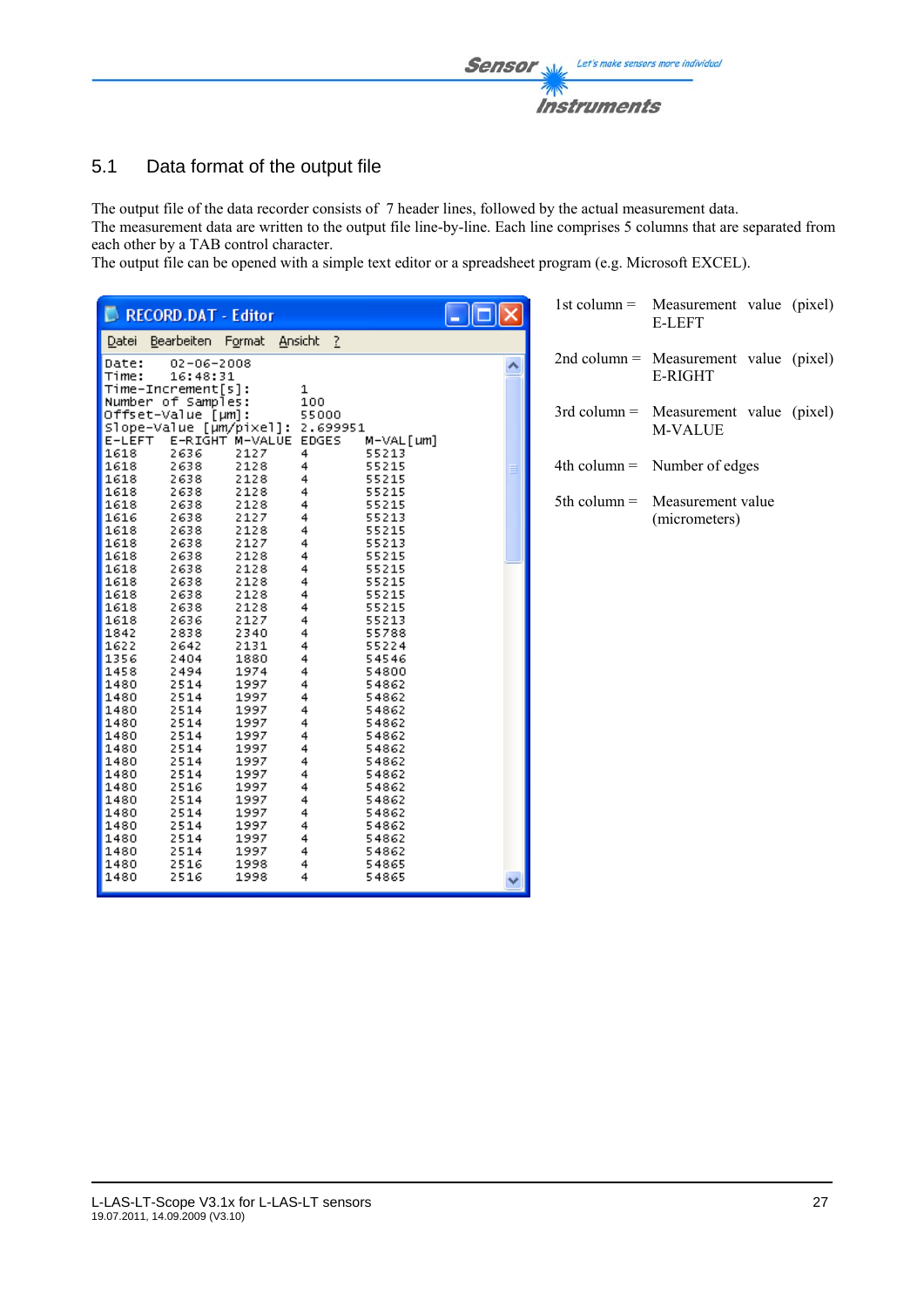# **6 Annex**

## 6.1 Laser warning



# 6.2 Function of the TEACH/RESET button [1]:

The housing of the *L-LAS-LT sensor* features a pushbutton with two functions:



# TEACH/RESET Push-Button

When the button is pressed for a short time  $(t < 750 \text{ms})$ the current maximum and minimum values (drag pointer values) are reset.

This does not perform a hardware/software RESET!

When the button is pressed for a longer time  $(t > 1.5s)$ , the current edge coverings are stored as teach value in the RAM memory. When the teach process has been performed successfully, the green LED flashes three times.

# 6.3 Function of the tolerance potentiometer [1]:

The housing of the *L-LAS-LT sensor* features a potentiometer for setting the tolerance band width.



**TOLERANCE potentiometer:**

Turning the potentiometer clockwise increases the tolerance band width.

Turning it counter-clockwise decreases the tolerance band width. The potentiometer must be activated in order to use it for setting the tolerance band width at the *L-LAS-LT sensor* (switch HW-MODE to position ENABLE ALL or ENABLE TOL SET).

[1] This function is not available for "Compact Line" sensor types ("-CL")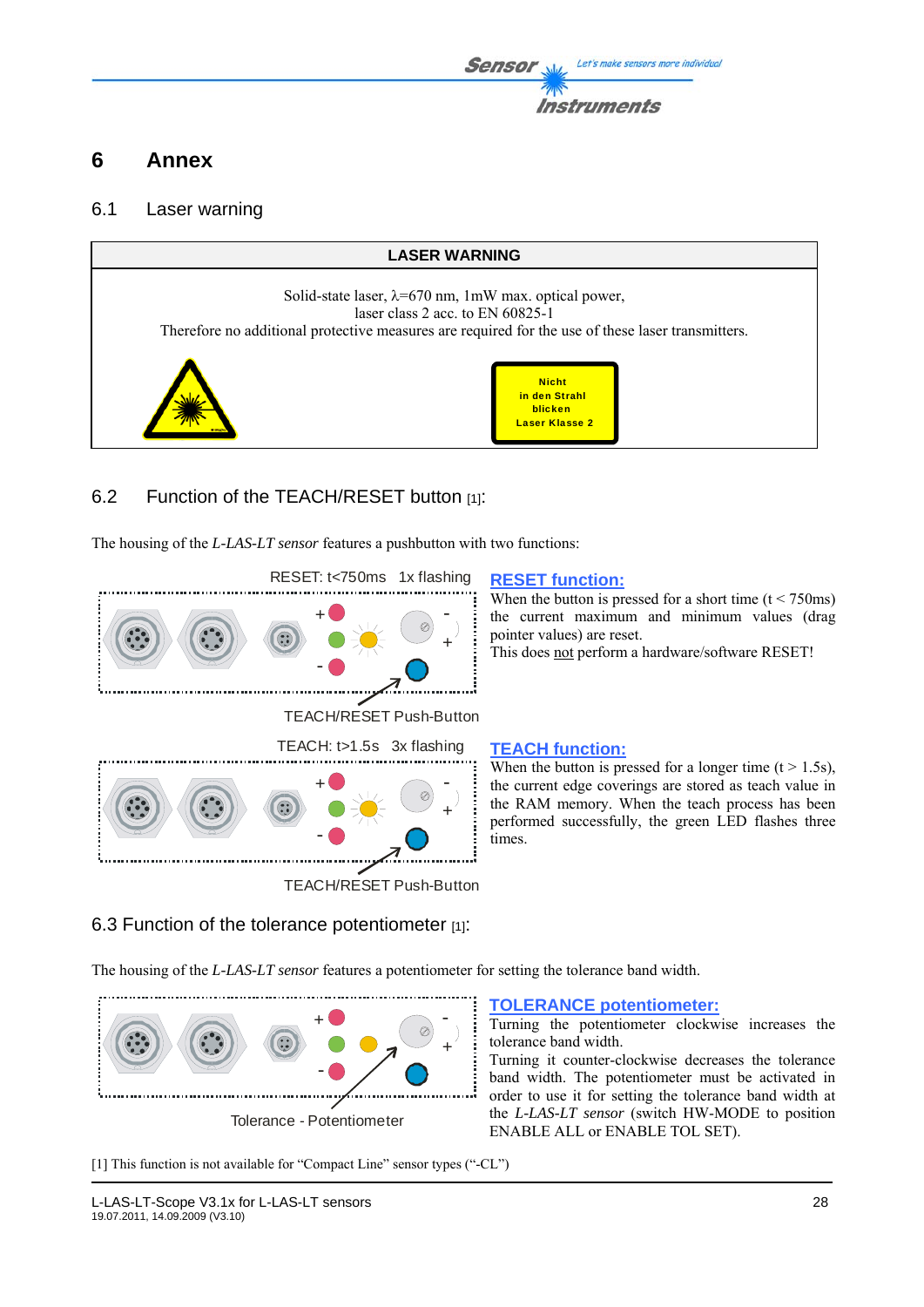

# 6.4 Function of digital inputs IN0 and IN1

The *L-LAS-LT sensor* has two digital inputs IN0 and IN1 that can be contacted through the 8-pole female connector (type Binder 712).



# **DIGITAL INPUT IN1 (pin4/yellow) TEACH/RESET:**

#### RESET function:

When a HIGH pulse of less than **750 ms** duration is applied, the RESET function is performed at the *L-LAS-LT sensor*. This resets the current maximum and minimum values (drag pointer). A hardware/software RESET is not performed! When a RESET pulse has been detected, the yellow LED flashes shortly one time.



#### TEACH function:

When a HIGH pulse of more than **1.5s** duration is applied, the TEACH function is performed at the *L-LAS-LT sensor*. When a TEACH pulse has been detected, the green LED at the housing flashes shortly three times.

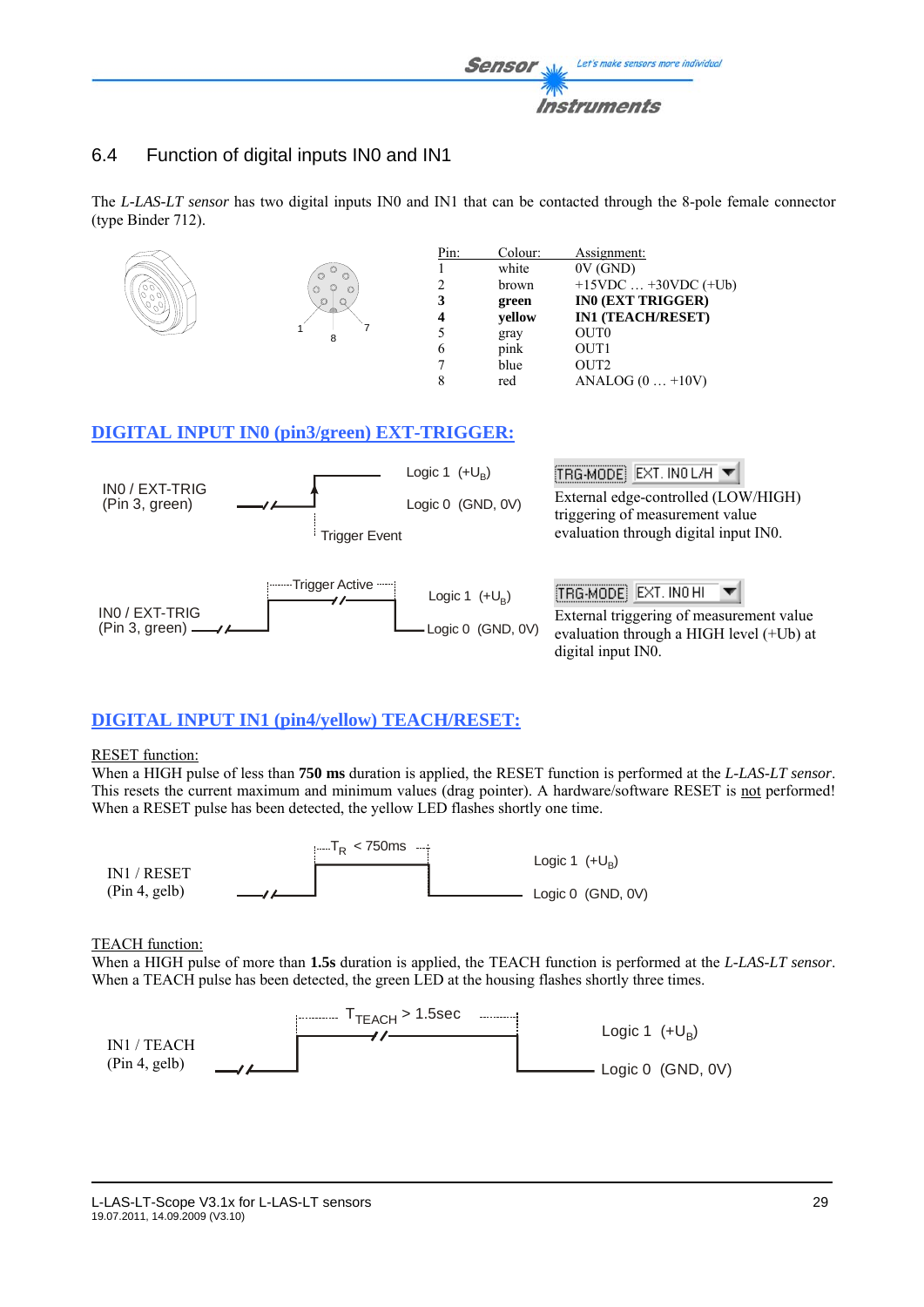#### 6.5 Connector assignment



RS232 connection to PC:

4-pole M5 female connector type Binder 707

#### STANDARD TYPE:

At the housing of the *L-LAS-LT sensor* there is a female connector for power supply connection (8-pole type Binder 712), a 7-pole female connector (type Binder 712) for connection of the SLAVE sensor, and a third female connector for connecting a serial RS232 connecting cable (4 pole type Binder 707).

The housing of the *Compact-Line sensor* features an 8-pole socket for power supply connection (type Binder 712) and a 4-pole socket for connecting the serial RS232 connecting cable (type Binder 707).



Connecting cable: cab-las4/PC (length 2m, cable jacket: PUR)



Interface to PLC / power supply: 8-pole female connector type Binder 712

**Standard type:** 

#### **Compact Line (CL) type:**

|                               | Pin: | Color: | Assignment:            | Pin: | Color: | <b>Assignment:</b>      |
|-------------------------------|------|--------|------------------------|------|--------|-------------------------|
|                               |      | white  | OV (GND)               |      | white  | 0V (GND)                |
|                               | 2    | brown  | $+15VDC  +30VDC (+Ub)$ | 2    | brown  | $+15VDC$ $+30VDC$ (+Ub) |
|                               | 3    | areen  | INO (EXT TRIGGER)      | 3    | green  | INO (EXT TRIGGER)       |
| $\circ$<br>$\circ$<br>$\circ$ | 4    | vellow | IN1 (TEACH/RESET)      | 4    | vellow | IN1 (TEACH/RESET)       |
| $\circ$<br>$\circ$            | 5    | grey   | $OUT0 (-)$             | 5    | grey   | $OUT0 (-)$              |
| $\circledcirc$<br>$\circ$     | 6    | pink   | OUT1 $(+)$             | 6    | pink   | OUT1 $(+)$              |
| $\Delta$                      |      | blue   | OUT2 (OK)              |      | blue   | 0V (GND) or 4 20mA      |
|                               | 8    | red    | ANALOG (0  +10V)       | 8    | red    | ANALOG (0  +10V)        |
|                               |      |        |                        |      |        |                         |

Connecting cable: cab-las8/SPS (length 2m, cable jacket: PUR)

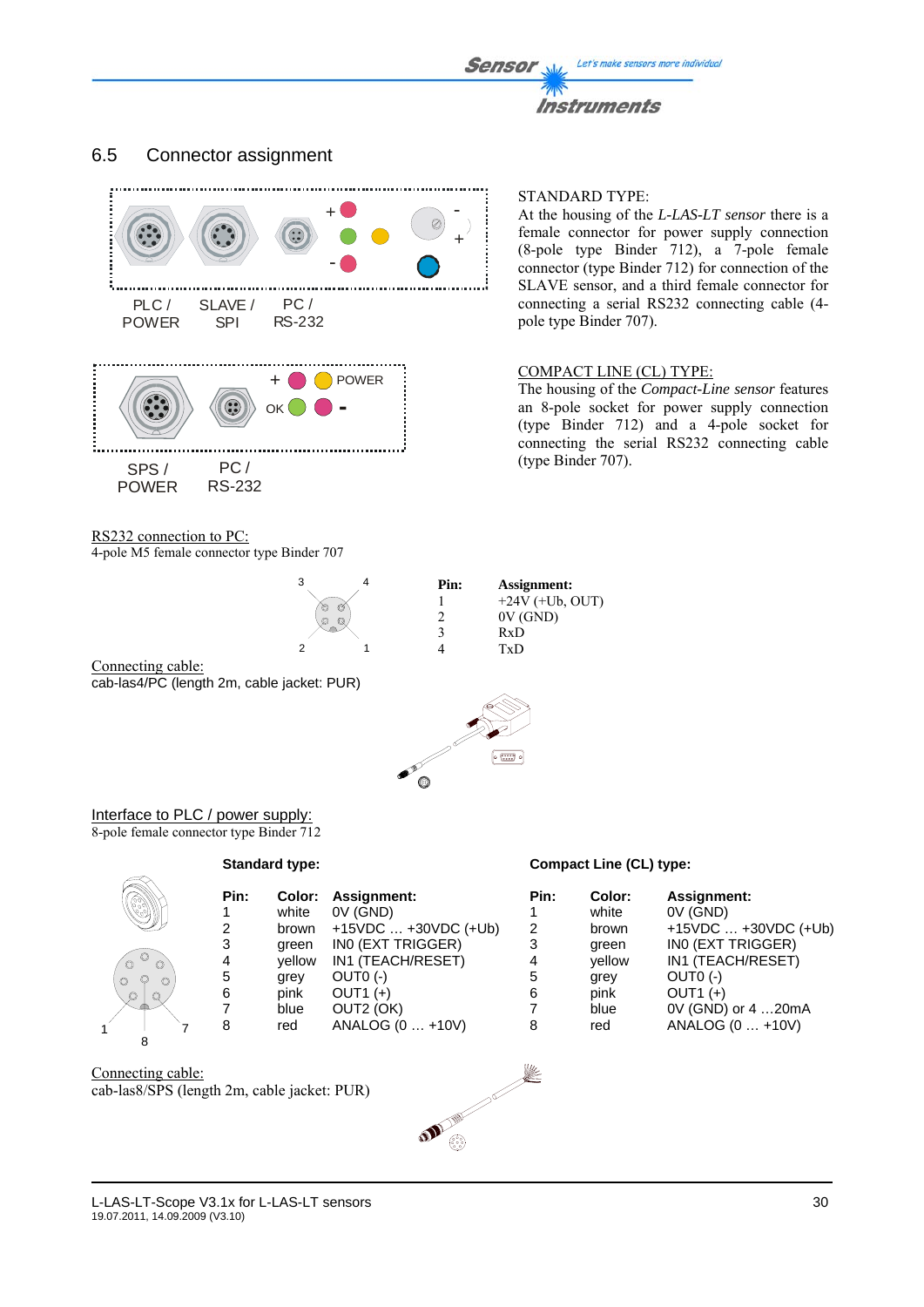#### 6.6 RS-232 interface protocol

# **RS232 interface protocol PC** ⇔ *L-LAS-LT Sensor Firmware Version 3.1x* - Standard RS232 serial interface, no hardware handshake - 3-line connection: GND, TX0, RX0 - Speed: 9600 Baud, 19200 Baud, 38400 Baud, 57600 Baud, or 115200 Baud - 8 data-bits - No parity bit - 1 stop-bit - Binary mode. The control device (PC or PLC) must send a data frame consisting of *18-words (1 word = 2 byte = 16 bit)* to the *L-LAS-LT control unit*. All words in the data frame must be transferred in binary format. The higher-order byte must be transferred first (MSB-first). METHOD: The microcontroller in the *L-LAS-LT* sensor permanently reads the input buffer of its RS-232 module (polling). If the arriving word is *0x0055 (0x55 hexadecimal = 85 decimal)*, this is interpreted as a synchronisation event: ( **<syncword>** ). The microcontroller then reads the order number ( *<***order-word>** ) that is transferred with the 2nd word. After the order word (*<***order-word>)** another word is transferred that informs about the number of the parameter set ( *<***para-set>** ). This is followed by additional 15 words **<parameter-word>** that contain the actual parameters. When the complete data frame (18 words = 36 bytes) has been read in, the *L-LAS-LT* control unit starts to execute the order contained in the 2nd word ( *<***order-word>** ). **<sync.-word>** 0x55 **<order-word>=5 DATA FRAME: PC/PLC**  $\rightarrow$  **SENSOR (18-Words=36Bytes, MSB first) 0 1 2** ... **14 15** 4 18 **13 <para-set>=0 <15 parameter>** 1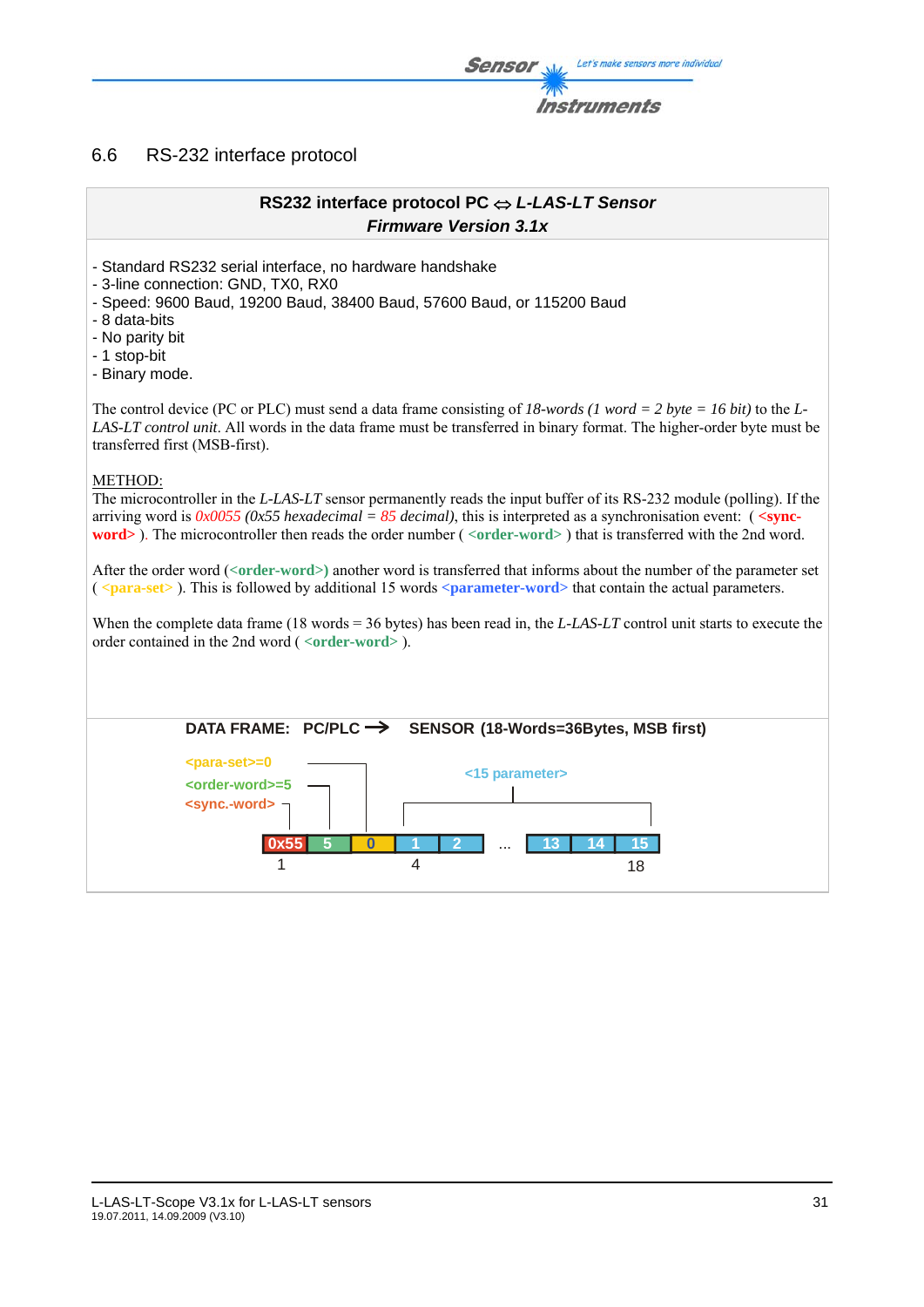**Sensor** Will Let's make sensors more individual 不 **Instruments** 

| Format of the data frame: <para-set 0="" ==""> STANDARD TYPE</para-set> |                                                |                                                                    |  |
|-------------------------------------------------------------------------|------------------------------------------------|--------------------------------------------------------------------|--|
| Word                                                                    | <b>Meaning</b>                                 | <b>Comment</b>                                                     |  |
|                                                                         | <sync-word></sync-word>                        | hex-code 0x55, binary=0000 0000 0101 0101, dec.=85                 |  |
| $\overline{2}$                                                          | <order-word></order-word>                      | Order word (see chart below)                                       |  |
| $\overline{3}$                                                          | $\epsilon$ <parameter-set> = 0</parameter-set> | $0 =$ Parameter set zero                                           |  |
| $\overline{\mathbf{4}}$                                                 | <b>POWER</b>                                   | Transmitter power $(0 \dots 1000)$                                 |  |
| 5                                                                       | POWER-MODE                                     | Transmitter power mode: $(0 = STATIC)$ , $(1 = DYNAMIC)$           |  |
| 6                                                                       | <b>POLARITY</b>                                | Polarity for OUT0, OUT1, OUT2 (0=DIRECT, 1=INVERSE)                |  |
| 7                                                                       | <b>EVAL-MODE</b>                               | Evaluation mode (0=L-EDGE, 1=R-EDGE, 2=WIDTH, 3=CENTER)            |  |
| 8                                                                       | <b>E-BEGIN</b>                                 | Beginning of the evaluation range, start pixel $(1 \dots E$ END-1) |  |
| 9                                                                       | E-END                                          | End of the evaluation range, end pixel (E BEG+1  SUBPIXEL)         |  |
| <b>10</b>                                                               | <b>TEACH-VALUE</b>                             | Teach value in pixels (1  SUBPIXEL)                                |  |
| 11                                                                      | TOLERANCE-HIGH VALUE                           | Upper tolerance value TOL-HIGH: (0  SUBPIXEL/2)                    |  |
| <b>12</b>                                                               | TOLERANCE-LOW-VALUE                            | Lower tolerance value TOL-LOW: (0  SUBPIXEL/2)                     |  |
| 13                                                                      | <b>AVERAGE</b>                                 | Averaging (1,2,4,8,16,32,64,128 oder 256)                          |  |
| 14                                                                      | <b>TRIGG-MODE</b>                              | Trigger mode (0=CONTINOUS, 1=EXT. IN0 L/H, 2=EXT.IN0 HIGH)         |  |
| 15                                                                      | ANALOG-OUT                                     | Operating mode of the analog output:                               |  |
|                                                                         |                                                | (0=DIRECT 010V, 1=MAXIMA, 2=MINIMA, 3=MAX-MIN)                     |  |
| <b>16</b>                                                               | OPERATION-MODE                                 | Operating mode of the CCD line (0=LOW-GAIN / 1=HIGH-GAIN)          |  |
| 17                                                                      | HW-MODE                                        | Operating mode of hardware button and potentiometer                |  |
|                                                                         |                                                | (DISABLE-ALL=0, ENABLE-ALL=1, ENABLE-BTN=2, ENABLE                 |  |
|                                                                         |                                                | $POTI=3$                                                           |  |
| 18                                                                      | VIDEOTHD [%]                                   | Video threshold $(0 \dots 100)$ in percent of the ADC range        |  |

|                      | Format of the data frame: <para-set 1="" ==""> STANDARD TYPE</para-set> |                                                              |  |  |
|----------------------|-------------------------------------------------------------------------|--------------------------------------------------------------|--|--|
| Word                 | <b>Meaning</b>                                                          | <b>Comment</b>                                               |  |  |
| 1                    | $\le$ sync-word $>$ = 0x0055                                            | hex-code 0x55, binary=0000 0000 0101 0101, dec.=85           |  |  |
| $\overline{2}$       | <order-word></order-word>                                               | Order word (see chart below)                                 |  |  |
| $\mathbf{3}$         | $\epsilon$ <parameter-set> = 1</parameter-set>                          | $1$ = Parameter set one                                      |  |  |
| $\blacktriangleleft$ | TRIGG-THRESHOLD                                                         | 0, derzeit nicht verwendet                                   |  |  |
| 5                    | RS-232-MODE                                                             | Data recorder: $0 = \text{STATIC}$ , 1=EXT-IN0 L/H triggered |  |  |
| 6                    | RS-232-BAUD                                                             | Baud rate: 0=9600, 1=19200, 2=38400, 3=57600, 4=115200 Baud  |  |  |
| 7                    | ZOOM-MODE                                                               | Zoom function analog output: (0=DIRECT, 1=ZOOMx1, 2=ZOOMx2,  |  |  |
|                      |                                                                         | 3=ZOOMx4, 4=ZOOMx8, 5=ZOOMx16, 6=WIN-5V, 7=WIN-10V)          |  |  |
| 8                    | Parameter 5                                                             | 0, presently not used                                        |  |  |
| 9                    | Parameter 6                                                             | 0, presently not used                                        |  |  |
| <b>10</b>            | Parameter 7                                                             | 0, presently not used                                        |  |  |
| 11                   | Parameter 8                                                             | 0, presently not used                                        |  |  |
| 12                   | Parameter 9                                                             | 0, presently not used                                        |  |  |
| 13                   | Parameter 10                                                            | 0, presently not used                                        |  |  |
| 14                   | Parameter 11                                                            | 0, presently not used                                        |  |  |
| 15                   | <b>SLOPE VALUE L-WORD</b>                                               | Sensitivity of the sensor $(x 1024)$ , lower-order word      |  |  |
| <b>16</b>            | <b>SLOPE VALUE H-WORD</b>                                               | Sensitivity of the sensor $(x 1024)$ , higher-order word     |  |  |
| 17                   | REF-OFFSET L-WORD                                                       | Reference offset in µm, lower-order word                     |  |  |
| 18                   | <b>REF-OFFSET H-WORD</b>                                                | Reference offset in um, higher-order word                    |  |  |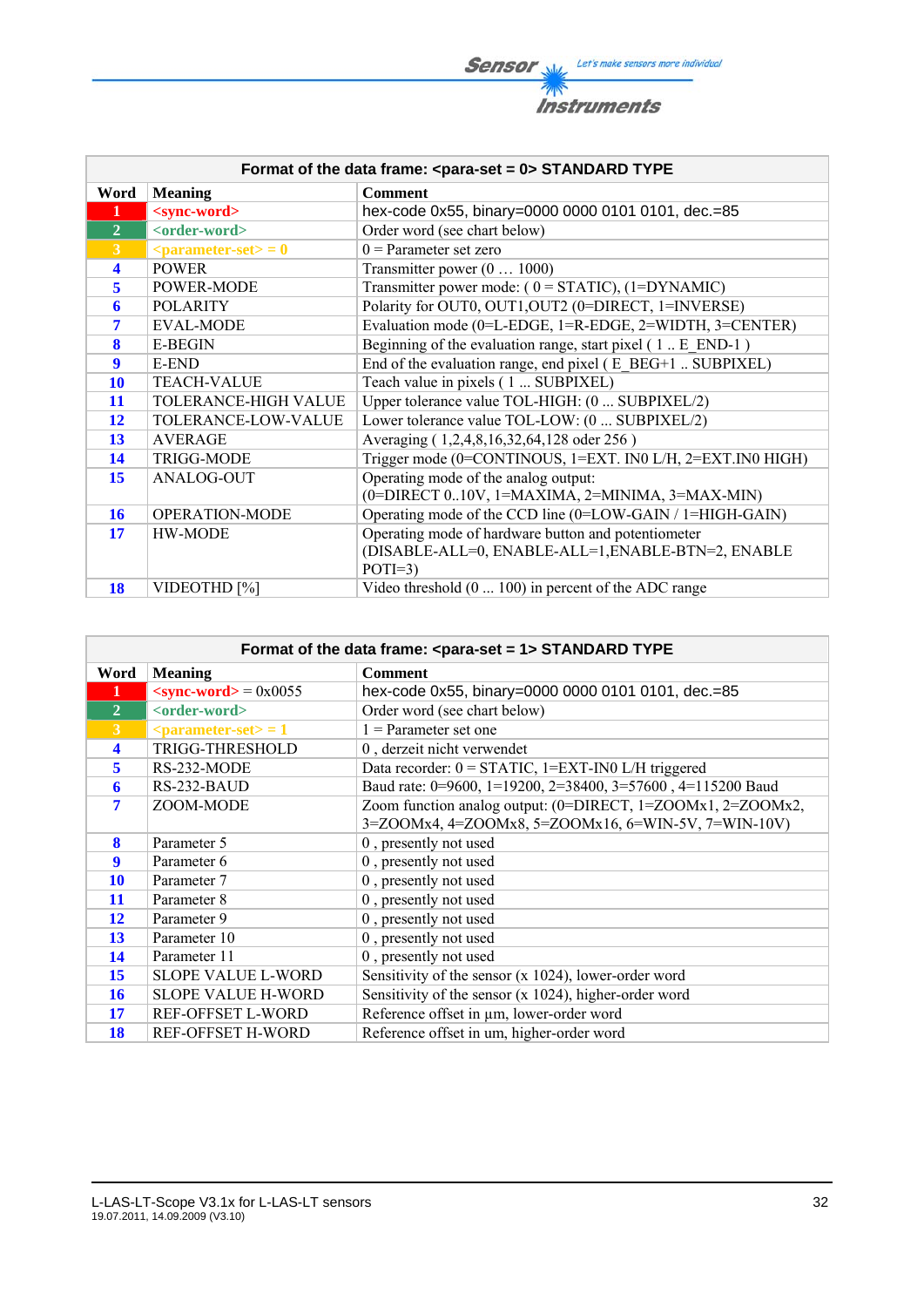**Sensor** Willy Let's make sensors more individual 不 **Instruments** 

|                      | Format of the data frame: <para-set 0="" ==""> COMPACT LINE (-CL) TYPE</para-set> |                                                             |  |  |
|----------------------|-----------------------------------------------------------------------------------|-------------------------------------------------------------|--|--|
| Word                 | <b>Meaning</b>                                                                    | <b>Comment</b>                                              |  |  |
| 1                    | $\langle$ sync-word $\rangle$ = 0x0055                                            | hex-code 0x55, binary=0000 0000 0101 0101, dec.=85          |  |  |
| $\overline{2}$       | <order-word></order-word>                                                         | Order word (see chart below)                                |  |  |
| $\overline{3}$       | $\epsilon$ = 0                                                                    | $0 =$ Parameter set zero                                    |  |  |
| $\blacktriangleleft$ | <b>POWER</b>                                                                      | Transmitter power $(0 \dots 1000)$                          |  |  |
| $\overline{5}$       | POWER-MODE                                                                        | Transmitter power mode: $(0 = STATIC)$ , $(1 = DYNAMIC)$    |  |  |
| 6                    | <b>POLARITY</b>                                                                   | Polarity for OUT0, OUT1, OUT2 (0=DIRECT, 1=INVERSE)         |  |  |
| 7                    | <b>EVAL-MODE</b>                                                                  | Evaluation mode (0=L-EDGE, 1=R-EDGE, 2=WIDTH, 3=CENTER)     |  |  |
| 8                    | <b>E-BEGIN</b>                                                                    | Beginning of the evaluation range, start pixel (1. E END-1) |  |  |
| $\boldsymbol{9}$     | E-END                                                                             | End of the evaluation range, end pixel (E BEG+1  SUBPIXEL)  |  |  |
| <b>10</b>            | <b>TEACH-VALUE</b>                                                                | Teach value in pixel (1  SUBPIXEL)                          |  |  |
| 11                   | TOLERANCE-HIGH VALUE                                                              | Upper tolerance value TOL-HIGH: (0  SUBPIXEL/2)             |  |  |
| <b>12</b>            | TOLERANCE-LOW-VALUE                                                               | Lower tolerance value TOL-LOW: (0  SUBPIXEL/2)              |  |  |
| <b>13</b>            | <b>AVERAGE</b>                                                                    | Averaging (1,2,4,8,16,32,64,128 oder 256)                   |  |  |
| 14                   | <b>TRIGG-MODE</b>                                                                 | Trigger mode (0=CONTINOUS, 1=EXT. IN0 L/H, 2=EXT.IN0 HIGH)  |  |  |
| 15                   | ANALOG-OUT                                                                        | Operating mode of analog output:                            |  |  |
|                      |                                                                                   | (0=DIRECT 010V, 1=MAXIMA, 2=MINIMA, 3=MAX-MIN)              |  |  |
| 16                   | ZOOM-MODE                                                                         | Zoom function analog output: (0=DIRECT, 1=ZOOMx1, 2=ZOOMx2, |  |  |
|                      |                                                                                   | 3=ZOOMx4, 4=ZOOMx8, 5=ZOOMx16, 6=WIN-5V, 7=WIN-10V)         |  |  |
| 17                   | VIDEOTHD <sup>[%]</sup>                                                           | Video threshold $(0 \dots 100)$ in percent of the ADC range |  |  |
| 18                   | Parameter 15                                                                      | 0, presently not used                                       |  |  |

|                      | Format of the data frame: < para-set = 1> COMPACT LINE (-CL) TYPE |                                                              |  |  |
|----------------------|-------------------------------------------------------------------|--------------------------------------------------------------|--|--|
| Word                 | <b>Meaning</b>                                                    | <b>Comment</b>                                               |  |  |
| $\mathbf{1}$         | $\langle$ sync-word $\rangle$ = 0x0055                            | hex-code 0x55, binary=0000 0000 0101 0101, dec.=85           |  |  |
| $\overline{2}$       | <order-word></order-word>                                         | Order word (see chart below)                                 |  |  |
| 3 <sup>1</sup>       | $\epsilon$ <parameter-set> = 1</parameter-set>                    | $1$ = Parameter set one                                      |  |  |
| $\blacktriangleleft$ | TRIGG-THRESHOLD                                                   | 0, presently not used                                        |  |  |
| $\overline{5}$       | RS-232-MODE                                                       | Data recorder: $0 = \text{STATIC}$ , 1=EXT-IN0 L/H triggered |  |  |
| 6                    | RS-232-BAUD                                                       | Baud rate: 0=9600, 1=19200, 2=38400, 3=57600, 4=115200 Baud  |  |  |
| 7                    | Parameter 4                                                       | 0, presently not used                                        |  |  |
| 8                    | Parameter 5                                                       | 0, presently not used                                        |  |  |
| 9                    | Parameter 6                                                       | 0, presently not used                                        |  |  |
| 10                   | Parameter 7                                                       | 0, presently not used                                        |  |  |
| 11                   | Parameter 8                                                       | 0, presently not used                                        |  |  |
| 12                   | Parameter 9                                                       | 0, presently not used                                        |  |  |
| 13                   | Parameter 10                                                      | 0, presently not used                                        |  |  |
| 14                   | Parameter 11                                                      | 0, presently not used                                        |  |  |
| 15                   | <b>SLOPE VALUE L-WORD</b>                                         | Sensitivity of the sensor $(x 1024)$ , lower-order word      |  |  |
| 16                   | <b>SLOPE VALUE H-WORD</b>                                         | Sensitivity of the sensor $(x1024)$ , higher-order word      |  |  |
| 17                   | REF-OFFSET L-WORD                                                 | Reference offset in µm, lower-order word                     |  |  |
| 18                   | REF-OFFSET H-WORD                                                 | Reference offset in um, higher-order word                    |  |  |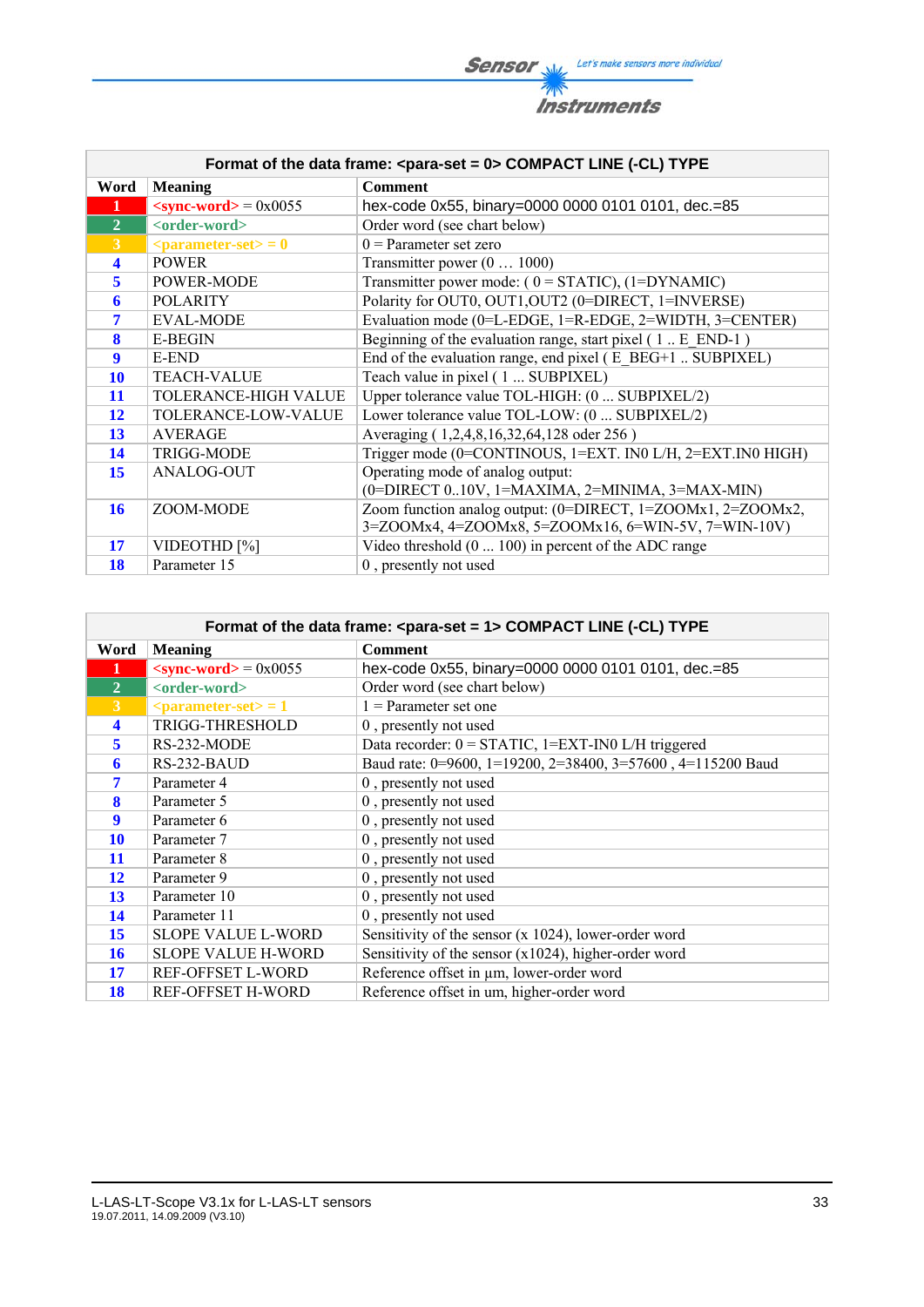**Sensor** W/<sub>2</sub> Let's make sensors more individual 不



| Meaning of the 2nd word in the data frame: <order-word></order-word> |                                               |                                         |  |  |
|----------------------------------------------------------------------|-----------------------------------------------|-----------------------------------------|--|--|
| Wert                                                                 | <b>Meaning / Action</b>                       |                                         |  |  |
| $\mathbf{0}$                                                         | Nop.                                          | no operation                            |  |  |
| 1                                                                    | Send parameters from PC to L-LAS-RAM          | 18 words, $PC \Rightarrow$ L-LAS-RAM    |  |  |
| $\overline{2}$                                                       | Get parameters from L-LAS-RAM                 | 18 words, L-LAS-RAM $\Rightarrow$ PC    |  |  |
| 3                                                                    | Send parameters from PC to EEPROM             | 18 words, $PC \Rightarrow$ L-LAS-EEPROM |  |  |
| $\overline{\mathbf{4}}$                                              | Get parameters from EEPROM of the L-LAS       | 18 words, L-LAS-EEPROM $\Rightarrow$ PC |  |  |
| 5                                                                    | Echo check: Get Echo character from L-LAS     | 18 words, erstes Wort=0x00AA=170dec     |  |  |
| 6                                                                    | Aktivate teach process, store in RAM          | 18 words $PC \Rightarrow$ L-LAS-RAM     |  |  |
| 7                                                                    | Get firmware version message from L-LAS       | 72-bytes, L-LAS $\Rightarrow$ PC        |  |  |
| 8                                                                    | Get measurement data from L-LAS-RAM           | 18 words, L-LAS-RAM $\Rightarrow$ PC    |  |  |
| 9                                                                    | Get video buffer information from L-LAS       | 64 words, L-LAS-RAM $\Rightarrow$ PC    |  |  |
| 11                                                                   | Reset maxima/minima values                    | 18 words $PC \Rightarrow$ L-LAS-RAM     |  |  |
| 18                                                                   | Get measurement data from L-LAS-RAM (recorder | 18 words $PC \Rightarrow$ L-LAS-RAM     |  |  |
|                                                                      | format)                                       |                                         |  |  |
| <b>190</b>                                                           | Change RS232 baud rate                        | 18 words $PC \Rightarrow$ L-LAS-RAM     |  |  |

# **Examples for data exchange**:

|                                                                    |                         | Echo check: $\leq$ order-word $>$ = 5 |
|--------------------------------------------------------------------|-------------------------|---------------------------------------|
| $\left\langle \text{order-word}\right\rangle =5$                   |                         |                                       |
| Echo check: L-LAS-LT sensor sends echo: word= $0x00AA = 170$ to PC |                         |                                       |
| <b>DATA FRAME:</b><br><b>PC</b>                                    | $\rightarrow$ SENSOR    | (18-Words=36Bytes, MSB first)         |
| $<$ para-set $> = 0$<br><order-word>=2</order-word>                |                         |                                       |
| $\le$ sync.-word> $\neg$                                           | 4                       | 15<br>16<br>17<br>18                  |
| 0x5                                                                | o                       |                                       |
| <b>DATA FRAME:</b>                                                 | SENSOR $\rightarrow$ PC | (18-Words=36Bytes, MSB first)         |
| $ECHO=0xAA=170$                                                    |                         |                                       |
| $\le$ sync.-word> $\neg$                                           | 4                       | 16<br>15<br>17<br>18                  |
|                                                                    |                         |                                       |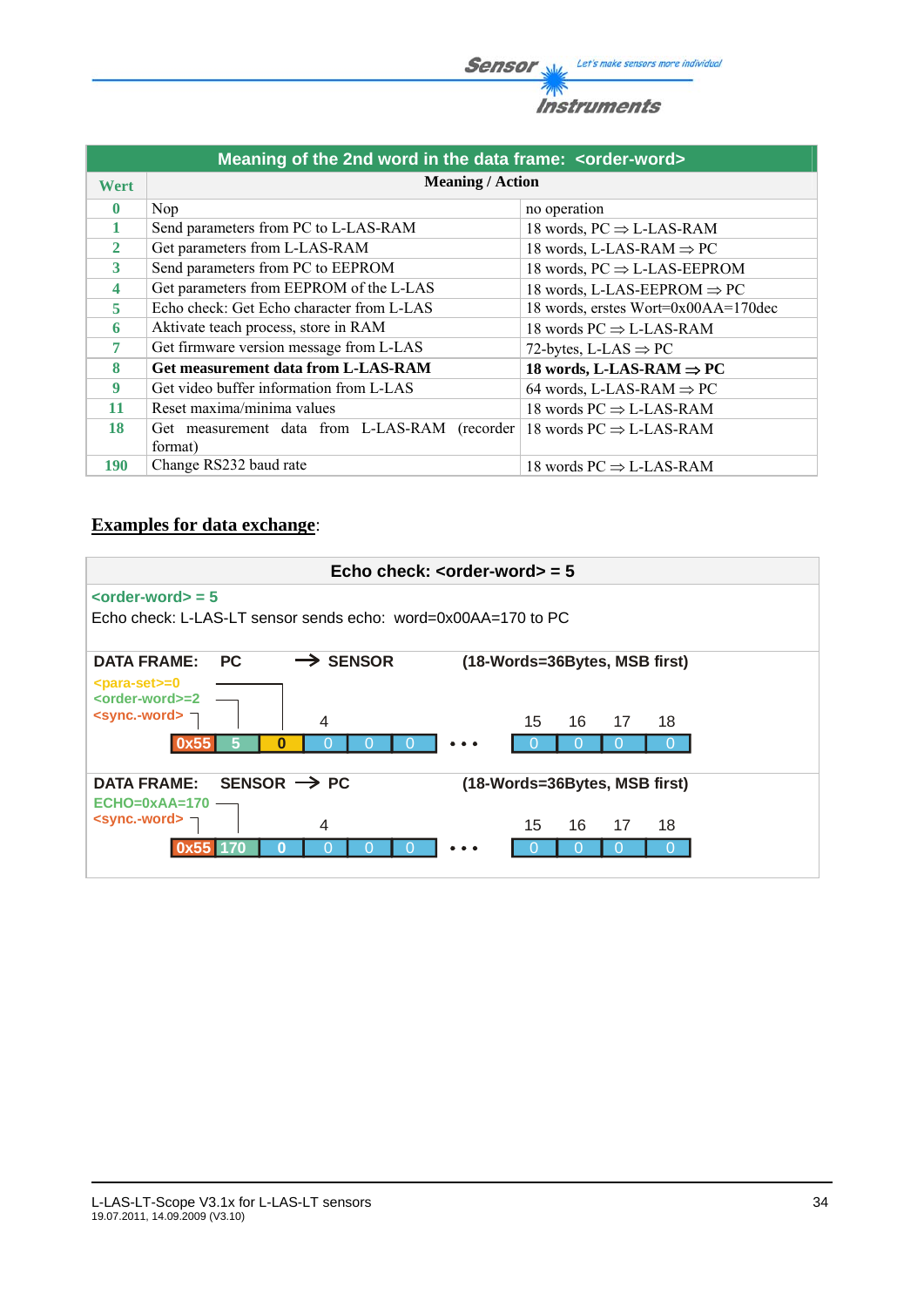Let's make sensors more individual **Sensor** 

**Instruments** 



The transferred data frame automatically is sent back as an echo from the L-LAS-LT sensor!!

|                                                                                                              | SEND parameter set = 1 to L-LAS-RAM < $order-word$ = 1                                                                                                |
|--------------------------------------------------------------------------------------------------------------|-------------------------------------------------------------------------------------------------------------------------------------------------------|
| $\left\langle \text{order-word}\right\rangle =1$                                                             | $<$ para-set $>$ = 1<br>Send current parameters (SET=1) to RAM of L-LAS-LT sensor                                                                     |
| <b>DATA FRAME:</b><br>PC.<br><para-set>=0<br/><order-word>=1</order-word></para-set>                         | <b>SENSOR</b><br>(18-Words=36Bytes, MSB first)                                                                                                        |
| <sync.-word> コ</sync.-word>                                                                                  | 15<br>16<br>18<br>4<br>17                                                                                                                             |
| <b>POWFFAR</b><br>PONRER-MODE-<br><b>POARRITY</b><br><b>EVAL*MODE</b><br>FSHEOPE-LO<br>SLOPE-HI<br>OFESET-LO | 500<br>50<br>O<br>337<br>SLOPE-VALUE is multiplied with $x16384$ e.g. 2.7[µm/pixel] x 16384 = 44237<br>OFFSET-VALUE in micrometer [µm] 55mm=55000[µm] |
|                                                                                                              | The transferred data frame automatically is sent back as an echo from the L-LAS-LT sensor!!                                                           |



For the final take-over of the full parameter set, both parameter sets (set=0 and set=1) **must be transferred.**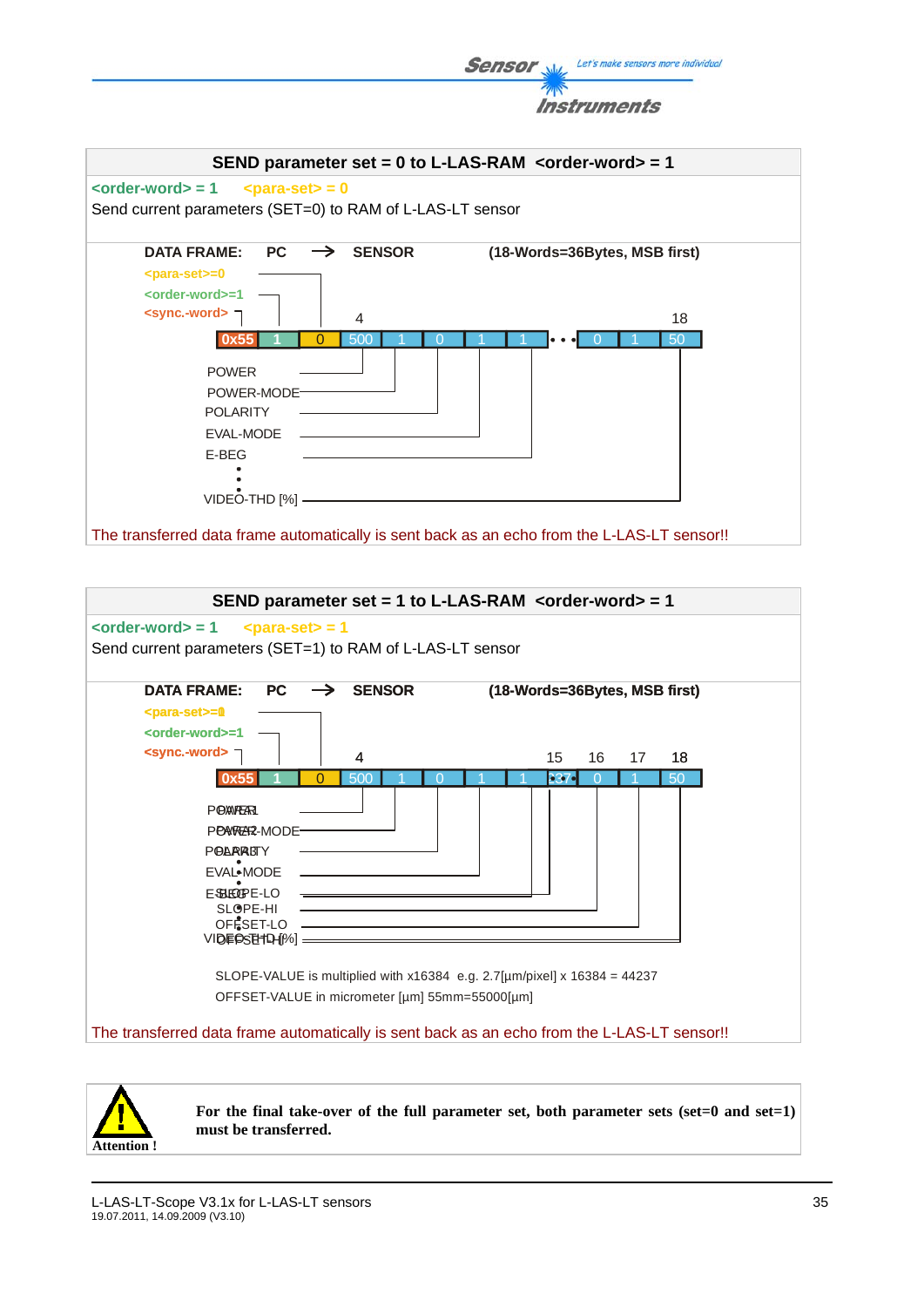**Sensor** Well, Let's make sensors more individual





![](_page_35_Figure_3.jpeg)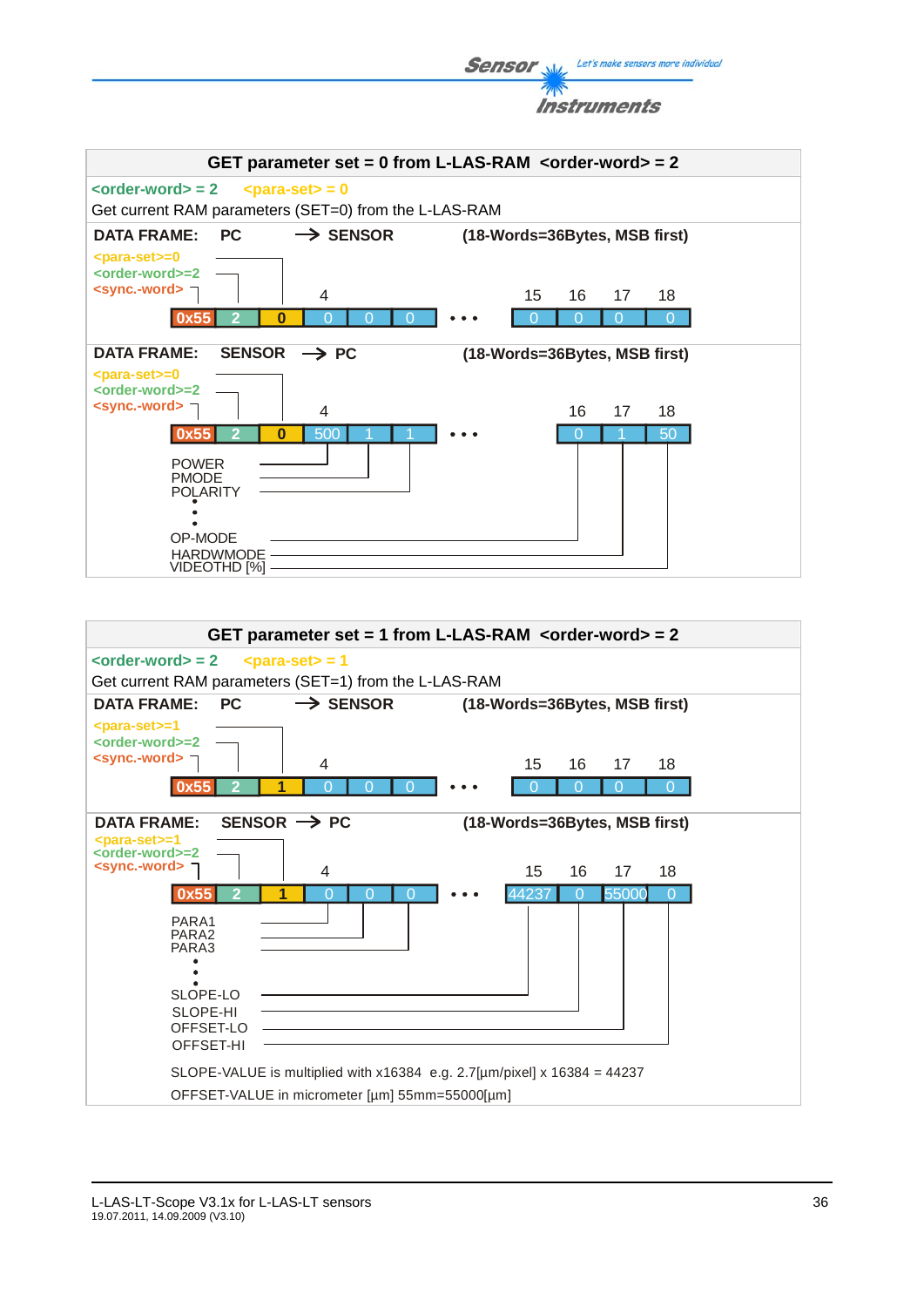|  | <b>Sensor</b> $\mathcal{L}$ Let's make sensors more individual |
|--|----------------------------------------------------------------|
|  | <i><b>Instruments</b></i>                                      |

![](_page_36_Figure_1.jpeg)

![](_page_36_Figure_2.jpeg)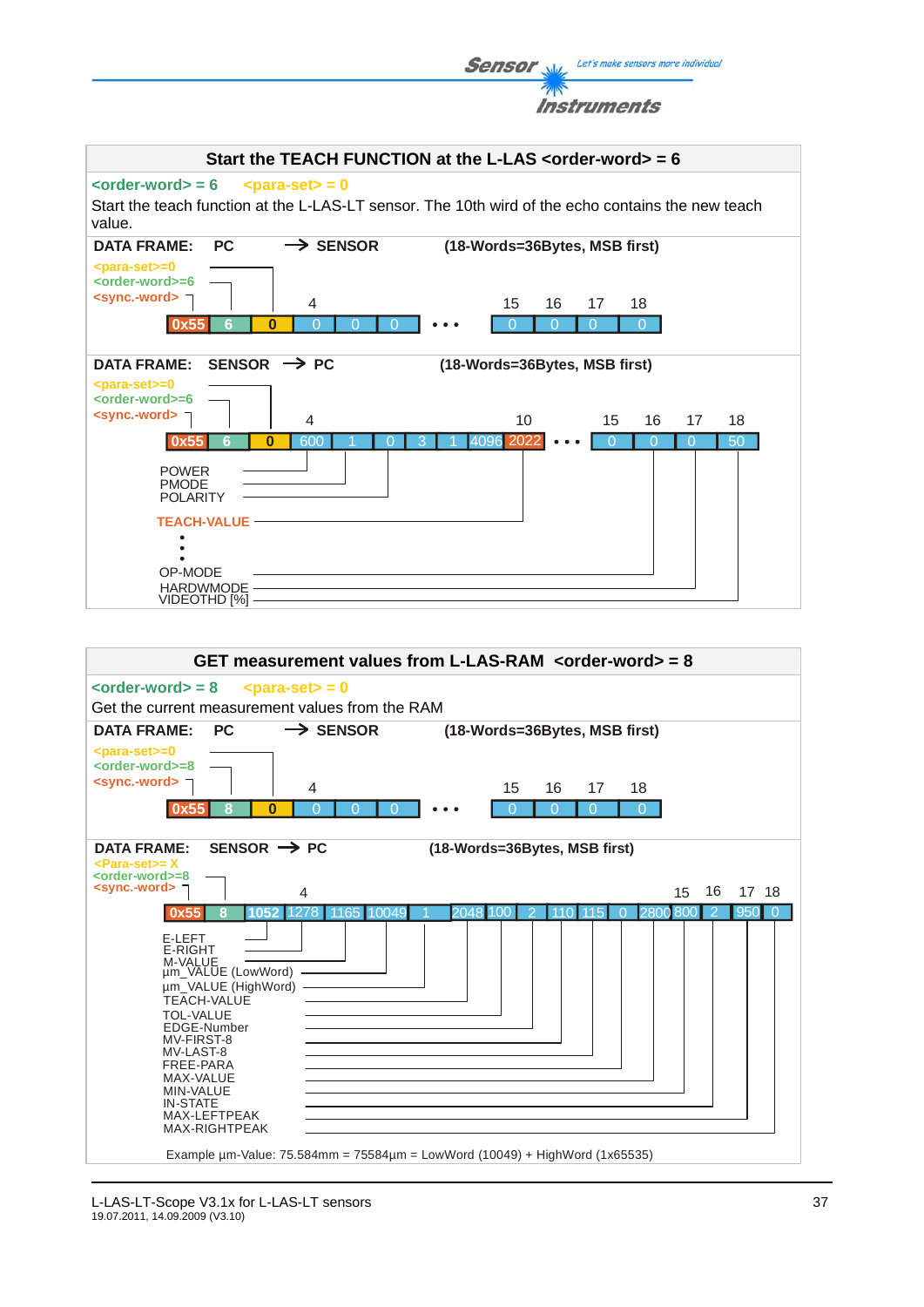**Sensor** Willy Let's make sensors more individual 不 **Instruments** 

| GET measurement values / recorder values from L-LAS-RAM <order-word> = 18</order-word>                                  |
|-------------------------------------------------------------------------------------------------------------------------|
| $\left\langle \text{order-word} \right\rangle = 18$<br>$<$ para-set $>$ = 0                                             |
| Get the current measurement values from the RAM                                                                         |
| $\rightarrow$ SENSOR<br><b>PC</b><br>(18-Words=36Bytes, MSB first)<br><b>DATA FRAME:</b>                                |
| <para-set>=0</para-set>                                                                                                 |
| <order-word>=18 -<br/><sync.-word></sync.-word></order-word>                                                            |
| 15<br>18<br>4<br>16<br>17<br>$\Omega$<br>18<br>0<br>O<br>O<br>O<br>Ω<br>O<br>0x55                                       |
|                                                                                                                         |
| SENSOR $\rightarrow$ PC<br>(18-Words=36Bytes, MSB first)<br><b>DATA FRAME:</b>                                          |
| <para-set>= X<br/><order-word>=18</order-word></para-set>                                                               |
| <sync.-word><br/>16<br/>17 18<br/>4<br/>15</sync.-word>                                                                 |
| 1278<br>O<br>O<br>1165<br>1052<br>10049<br>0x55                                                                         |
| M-VALUE                                                                                                                 |
| E-LEFT                                                                                                                  |
| <b>E-RIGHT</b>                                                                                                          |
| µm_VALUE (LowWord)                                                                                                      |
| um_VALUE (HighWord)                                                                                                     |
| EDGE-COUNT                                                                                                              |
|                                                                                                                         |
| Example um-Value: 75.584mm = 75584um = LowWord (10049) + HighWord (1x65535)                                             |
|                                                                                                                         |
|                                                                                                                         |
| Change Baud rate: < order-word> = 190                                                                                   |
| $\leftarrow$ corder-word $\leftarrow$ = 190                                                                             |
| Changes the Baud rate at the L-LAS-LT sensor.                                                                           |
| The Baud rate is transferred in the 3rd word <para-set>.</para-set>                                                     |
| 9600 Baud = 0, 19200 Baud = 1, 38400Baud = 2, 57600 Baud = 3, 115200 Baud = 4                                           |
| The transmitted data frame automatically is sent back as an echo by the L-LAS-LT sensor still in the old<br>Baud rate!! |
| The baud rate only is changed in the RAM program memory (volatile). If the baud rate should be                          |
| permanently changed, this must be done with parameter RS-232-BAUD in the second parameter set,                          |
| and by saving in the EEPROM (command 3).                                                                                |
| $\rightarrow$ SENSOR                                                                                                    |
| (18-Words=36Bytes, MSB first)<br><b>DATA FRAME:</b><br><b>PC</b><br>$\epsilon$ para-set>= 3 = 57600 Baud-               |
| <order-word></order-word>                                                                                               |
| <sync.-word><br/>15<br/>18<br/>4<br/>16<br/>17</sync.-word>                                                             |
| $\Omega$<br>0x55<br>190<br>3<br>0<br>$\Omega$<br>$\Omega$<br>O<br>0                                                     |
|                                                                                                                         |
| SENSOR $\rightarrow$ PC<br>(18-Words=36Bytes, MSB first)<br><b>DATA FRAME:</b>                                          |
| <order-word></order-word>                                                                                               |
| <sync.-word><br/>15<br/>18<br/>4<br/>16<br/>17</sync.-word>                                                             |
| 0x55<br>190<br>3<br>$\Omega$<br>$\overline{0}$<br>$\Omega$<br>$\Omega$<br>$\Omega$<br>$\Omega$<br>$\Omega$              |